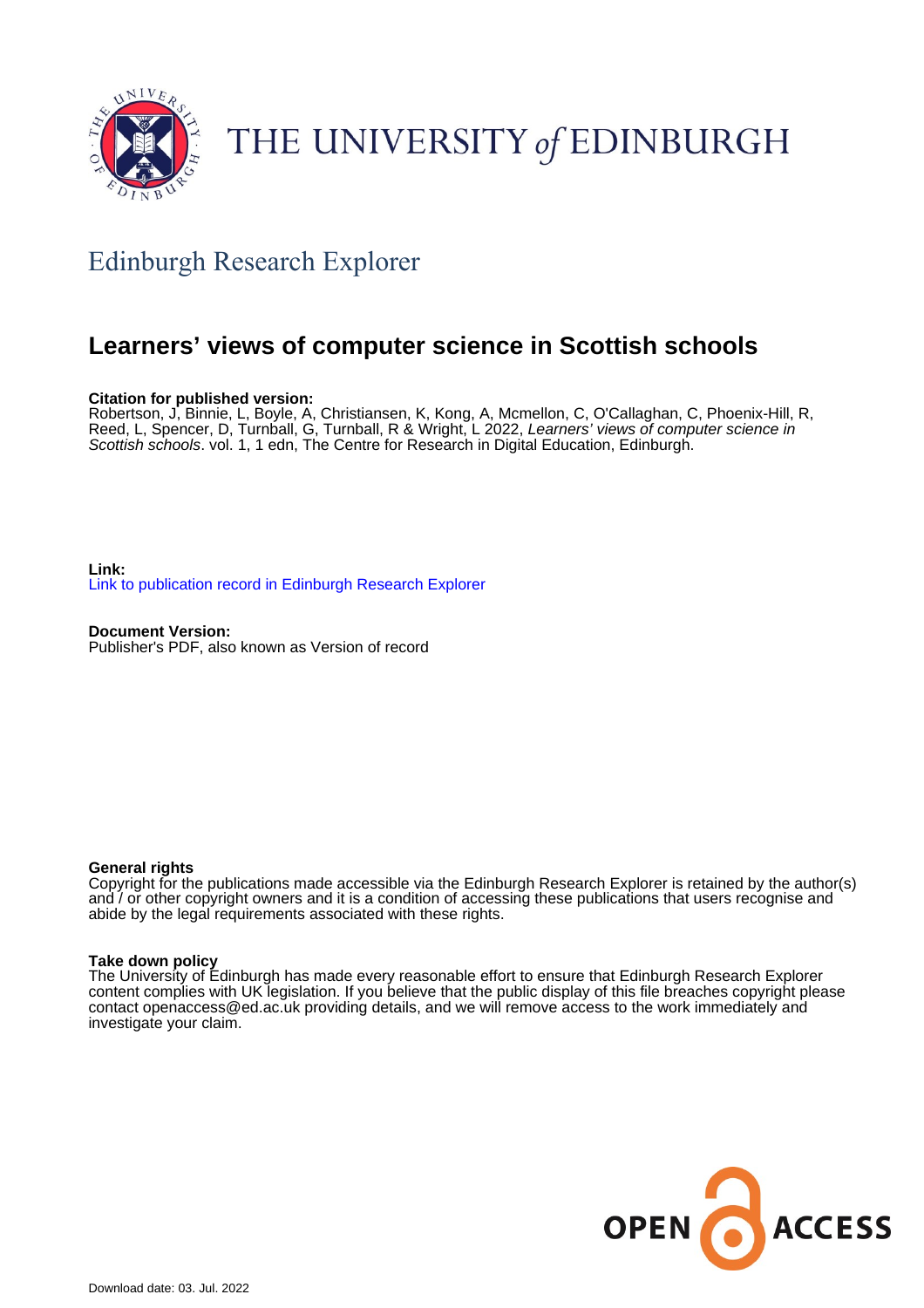### LEARNERS' VIEWS OF COMPUTER SCIENCE IN SCOTTISH SCHOOLS



www.dataschools.education





Lewis Binnie (CSYPAG) Amy Boyle (CSYPAG) Kaare Christiansen (CSYPAG) Alan Kong (University of Edinburgh, student) Christina McMellon (University of Edinburgh, staff) Clara O'Callaghan (CSYPAG) Reuben Phoenix-Hill (CSYPAG) Logan Reed (CSYPAG) Judy Robertson (University of Edinburgh, staff) Daniel Spencer (University of Edinburgh, student) George Turnbull (CSYPAG) Rory Turnbull (CSYPAG) Laura Wright (University of Edinburgh, staff)

Note: the authors are arranged in alphabetical order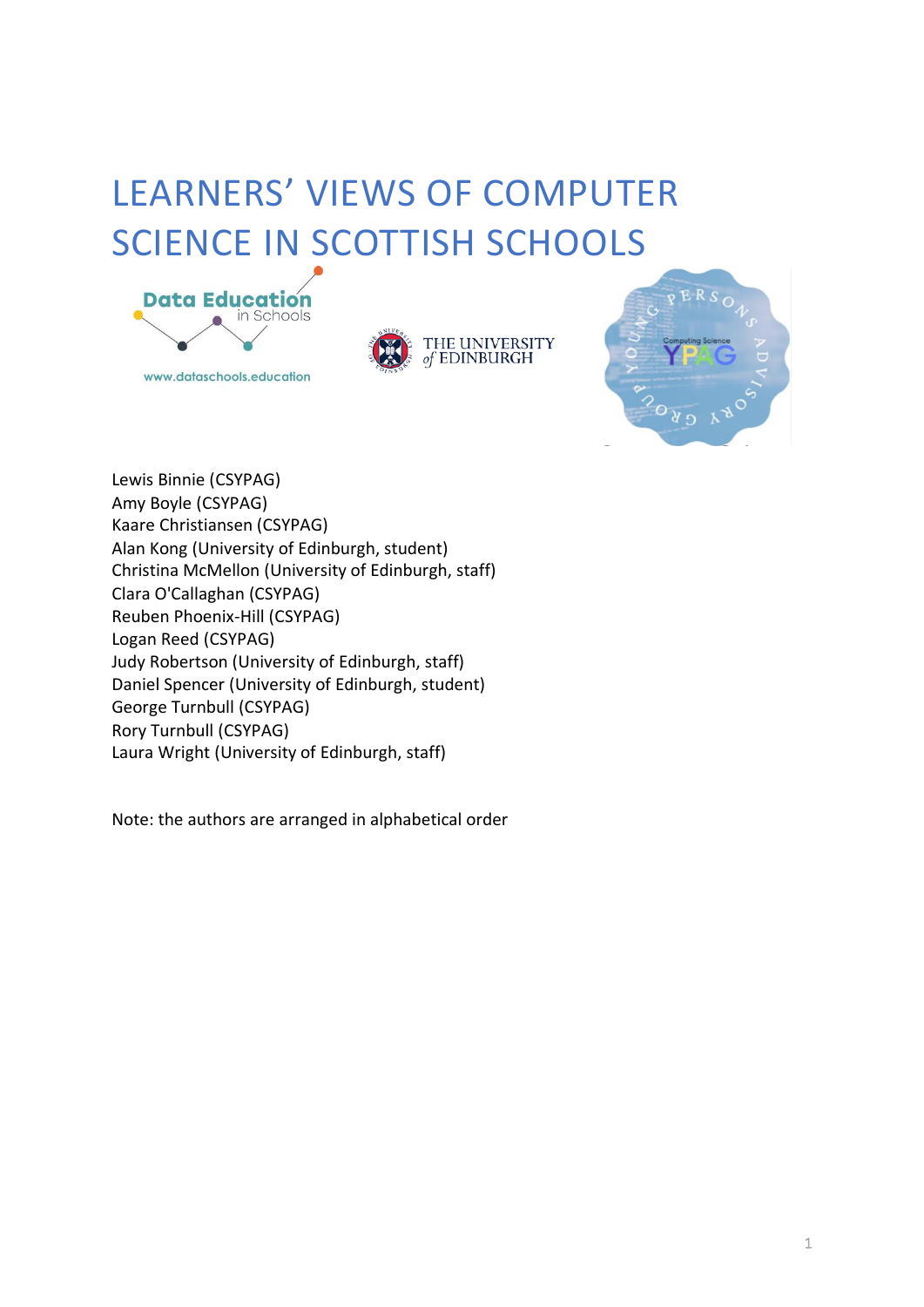### **Overview**

This report presents the findings of a survey about secondary-school learners' views of how computer science (CS) is taught in Scotland. The survey was designed, implemented, analysed and presented by young people in the Computer Science Young People's Advisory Group with assistance from staff and students at the University of Edinburgh. An important finding of the survey is that young people highly rate the quality of the teaching they receive (7 out of 10, the equivalent of an 'A' grade). Their ratings for enjoyment, engagement and interactivity of computing classes range between 6.5 and 7 out of 10 or a high 'B' grade). Learners who chose not to pursue their study of computing in the senior phase gave lower ratings, and young women gave lower ratings for enjoyment. The young people also commented on why people might choose to study computing or not, and what schools could do to encourage more learners to study computing qualifications. The report concludes with a reflection on the project and a set of recommendations developed by the team in response to the findings. The recommendations include giving learners access to the specialist computing equipment they need, making CS classes more engaging and relevant, informing young people about CS careers pathways earlier, improving the gender balance in CS and including children and young people in future consultations.

We hope that our contribution to the national debate about computer science education is constructive and that it is only the first stage of an ongoing dialogue between policymakers



<span id="page-2-0"></span>**Figure 1. A mind-map of the discussion during the Young People's Advisory Group seminar with teachers. By Jules Scheele**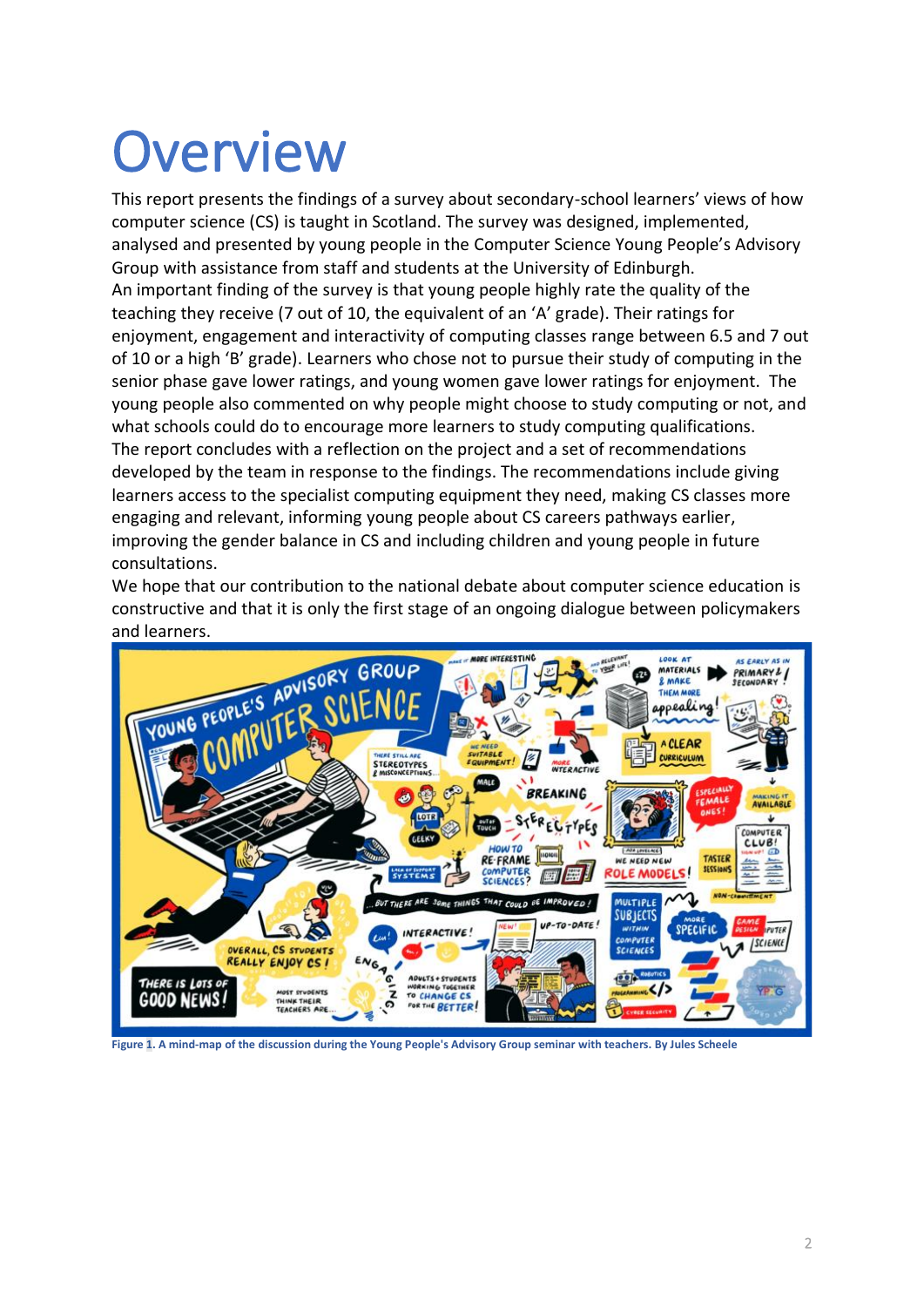## Acknowledgements

The project was funded by the ESRC Impact Acceleration grant, the Regional Skills programme, and Data Education in Schools at the University of Edinburgh. Thank you to Jules Scheele for the seminar artwork and to Amazon for supplying honorariums to the young people for their work. And thank you to all our CS teachers who do such a great job!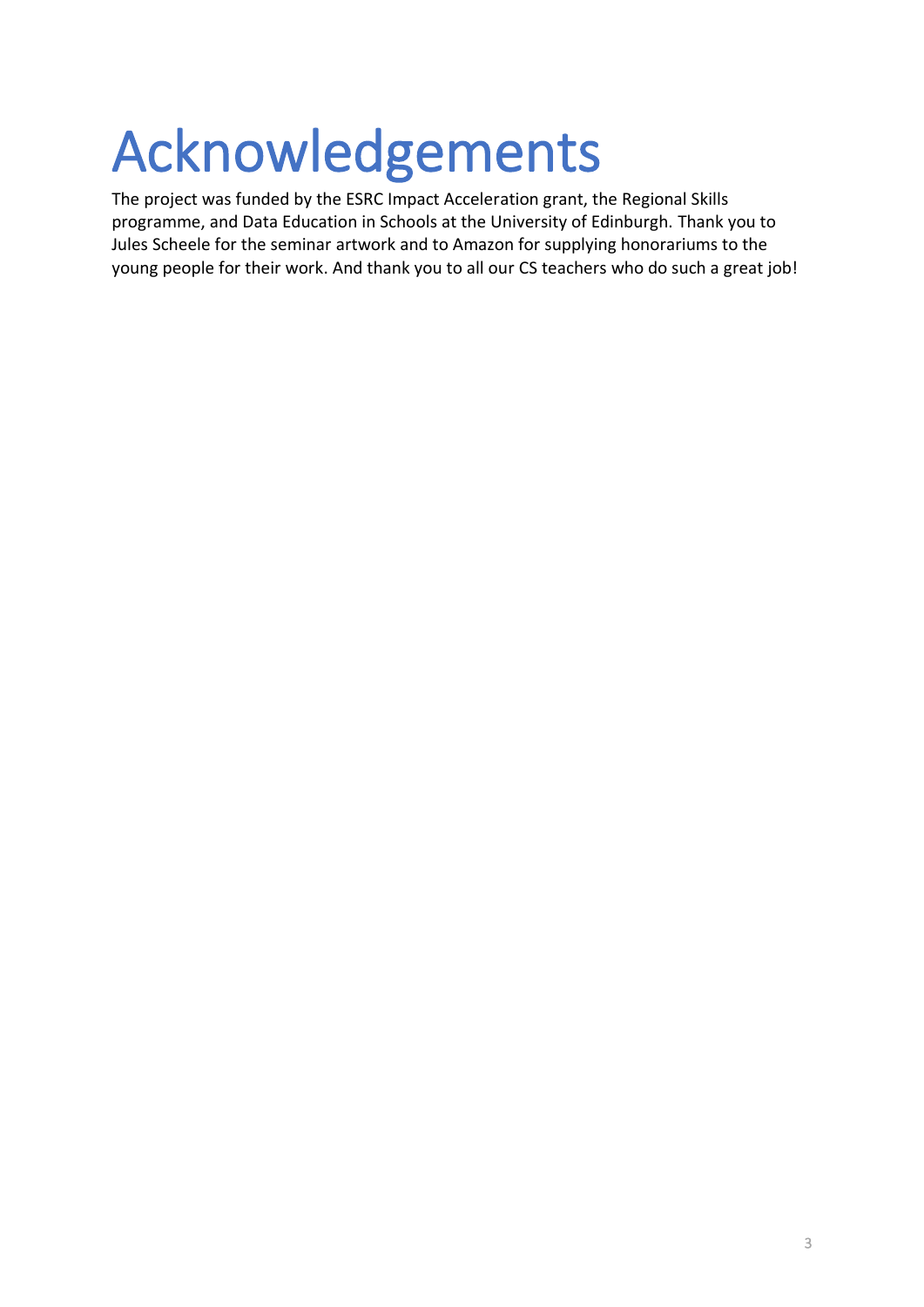# Introduction<sup>1</sup>

Computer science education in Scottish schools is changing, both as a result of the Logan review of Scotland's Technology Ecosystem review (Logan, 2020) and the wider educational reform consultation. Professor Muir's recent report on Scottish educational reform supports the principle that "learners' voices, experiences, perspective and rights are central to decision making" (Muir, 2022; p16). It is therefore essential that young people's perspectives about computing should be considered as new policy decisions are made. This report, produced by the Computer Science Young Person's Advisory Group in partnership with staff and students from the University of Edinburgh, **shares Scottish young people's current views and experiences of computing at school and their recommendations for the future**.

The project was initiated by Professor Judy Robertson and led by Dr Christina McMellon and Dr Laura Wright. The Young Person's Advisory Group for Computer Science (CSYPAG) was established in March 2021 through online recruitment. It originally consisted of eight members aged from 13-to 18 from Glasgow, Fife, West Lothian and Midlothian. Six of the group were young men and two young women. The group met online 12 times between March 2021 and March 2022 and completed a significant amount of individual and paired work outside these meetings. The group's engagement included two phases (Phase 1: March to November 2021; Phase 2: December to March 2022). Eight group members were involved with Phase 1, and 6 group members chose to stay engaged for Phase 2 to lead and support knowledge exchange activities. The members received an honorarium for their work for each phase which Amazon kindly donated. The CSYPAG designed a survey and collected data from 537 Scottish young people. They analysed the data with assistance from two fourth-year University of Edinburgh School of Informatics students. They presented their findings to computing teachers and other stakeholders in March 2022 to inform the computing science community of learners' experiences, reflections, and recommendations and to hear additional perspectives from the adults.

This report is presented creatively to reflect the diverse individual and collaborative contributions to the project. We know it's long, so if you're short of time, you could look at the illustration in [Figure 1](#page-2-0) which summarises much of our discussion well. This might be a handy way to share the findings with other young people in a classroom setting. Different team members wrote the report sections according to their own expertise and contributions to the project, which is why the writing style changes throughout. We chose to do this because we thought it was important for the team members to express themselves in their own words. We've added footnotes to the report to show which authors wrote which section.

The CSYPAG members are all learners who study computer science in Scottish schools. They have been learning research skills with Laura Wright and Christina McMellon throughout their meetings. Some CSYPAG members have personal interest and expertise in women in STEM issues which has been helpful to the analysis. Laura Wright and Christina McMellon have extensive experience in involving children and young people in participatory research (qualitative and quantitative) both in-person and online on a wide range of topics but are not experts in computing. Judy Robertson is a computer science education researcher with

 $1$  Written by Judy Robertson, Laura Wright and Christina McMellon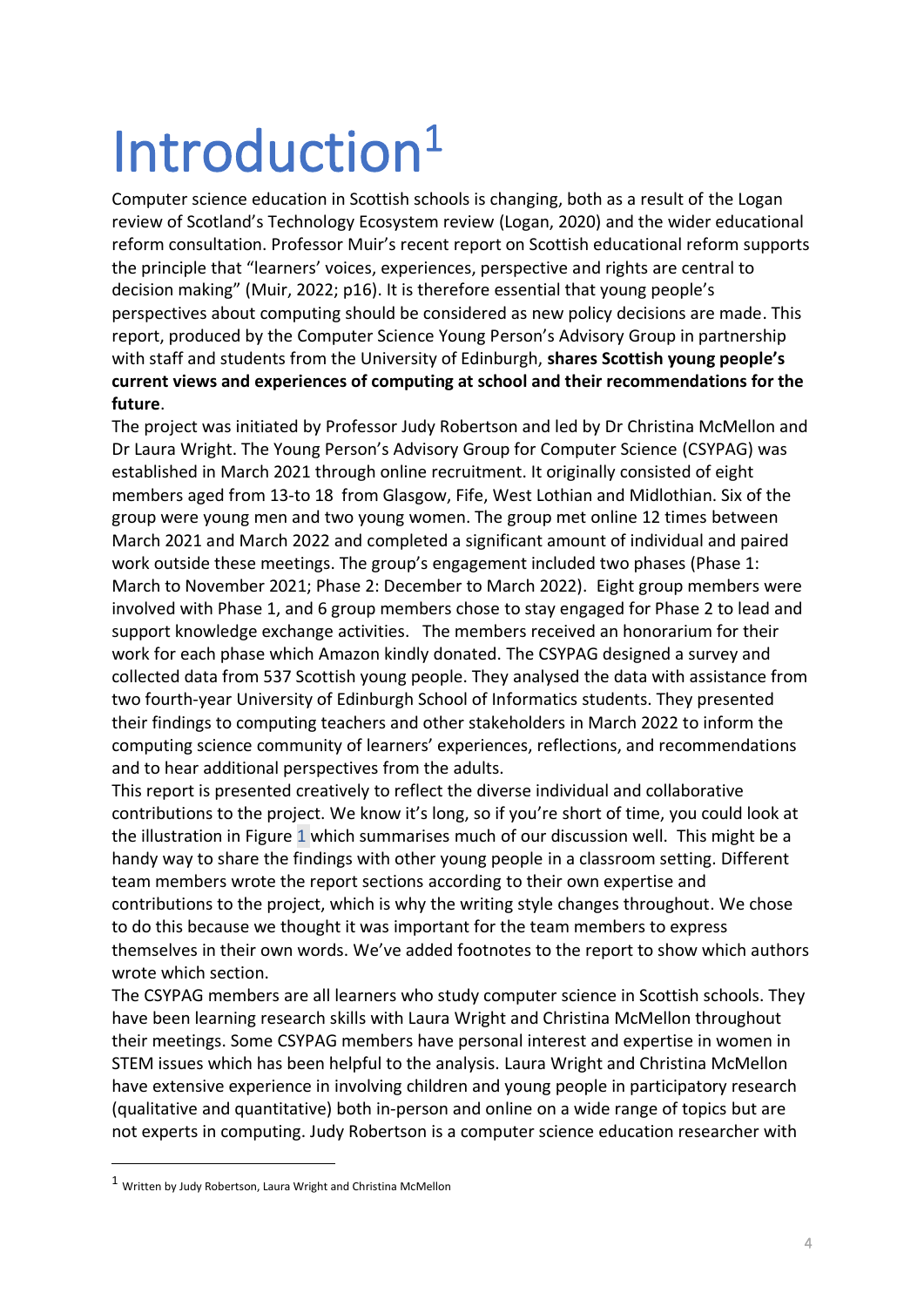experience in participatory technology design with children. She wasn't involved in the dayto-day running of the project although she connected the CSYPAG members with other stakeholders and students who could help with analysis. Alan Kong and Daniel Spencer are fourth-year students at the University of Edinburgh School of Informatics who volunteered their data analysis skills to help with the CSYPAG with data cleaning, quantitative analysis and the sheer volume of qualitative analysis.

This project was granted ethical approval (JR15022021-1) by the ethics committee of the Moray House School of Education and Sport at the University of Edinburgh.

### Survey with young people<sup>2</sup> *Methodology*

Young people were invited to apply for the Computing Science Young People Advisory group via the various academics' existing networks (e.g. schools, community groups, computing science teachers, etc.) and through social media. The recruitment strategy encouraged young people (13 to 18 years) from diverse background and lived experiences both active and non-active in computing science. As highlighted above, a total of 8 were active as CSYPAG member with 6 continuing to phase 2.

As the period of this project took place during the peak of COVID19 the CSYPAG occurred entirely online. This required us to adapt our creative and participatory approaches to online methods to build a community to carry out the research. We began each meeting with a welcome a check-in energizer (e.g. what weather/fruit/animal do you feel like today) to support members to get to know one another and check-in on people's energy and emotions. Our first session involved a welcome, an introduction activity, and then an introduction of the project and explanation of our end goal which was to collect information on young people's perception of Computing Science in Scottish schools. We began brainstorming on an interactive online tool (Miro board) about the best way to accomplish this. The "adult" researchers introduced a variety of qualitative and quantitative ideas for the young people to explore. The team decided to create a survey as the young people felt it would be most effective to send out to schools allowing for a wide variety of opinions, a short time commitment of peers, and easy to pull the information together. After we had decided on a survey, we began work on the topics that we wanted the questions to cover. We were mindful that often surveys can be boring to fill out so came to a compromise where people answered on a scale from 1 to 10 for most of the questions but had the option to expand on their answer if they wished so that those who got bored did not have to fill out long and wordy answers. As for the topics covered we decided the areas that most interested us were: stereotypes surrounding the subject, reasons people did or did not take the subject, quality of teaching and barriers which stop females joining the subject.

<sup>2</sup> Prepared by the CSYPAG and Christina McMellon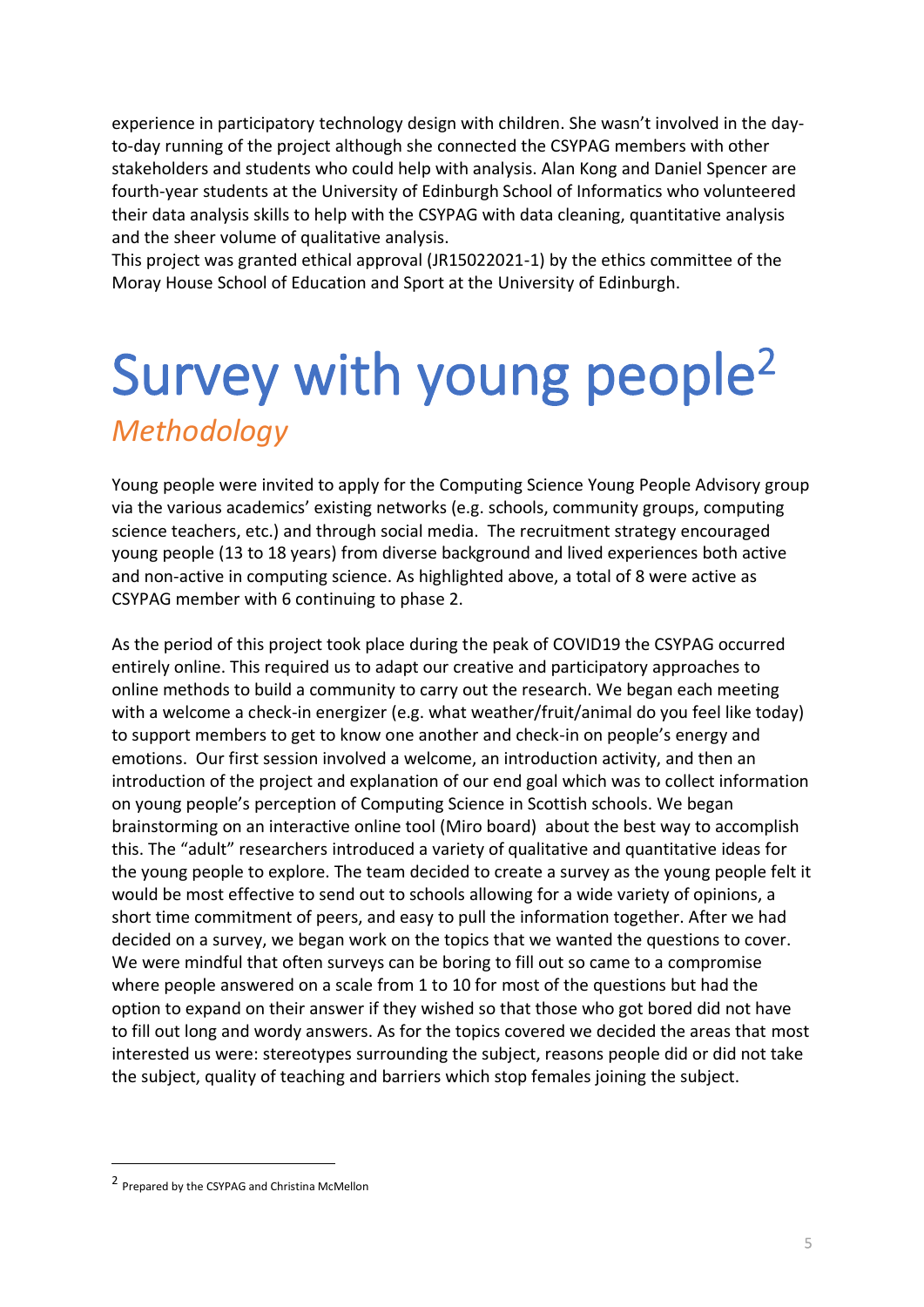There was quite a long process of group members inputting the questions into online survey software, rewording questions to check they were easily understandable and testing the survey logic so that all participants would answer the right questions. Once we launched the survey, CSYPAG circulated it in their schools and the academics circulated the survey to their contacts to share with young people.

The group reconvened after the survey had closed to look at the data. We focused primarily on the qualitative data and had a meeting where we introduced thematic data analysis through a participatory coding activity. In between meetings, pairs of group members were assigned two questions to start exploring and identifying themes using a template developed for this purpose. The group chose to use google classroom to gather these thoughts. At the next group meeting, the pairs presented their thoughts and shared quotations that evidenced their key themes. Using a Miro Board the group were guided through a discussion where these initial themes were developed and challenged. We then looked at themes emerging across the questions and discussed these themes from the perspectives of the group members. Given that the CSYPAG members are peer researchers who fit the criteria for research participants we consider their perspectives that build on the data gathered is also valid in the research findings.

Phase two of the project considered how to share our learning from the survey. After an initial meeting, each CSYPAG member wrote up our findings on one question and shared this in the Google classroom where we discussed and developed our sections together. This writing informed some sections of this report and also our presentation about the research. The findings and insights can be further shared in knowledge exchange activities to inform Computing Science in schools across Scotland.

#### *Participants<sup>3</sup>*

We opened the survey to Scottish students between 12 and 18, regardless of whether they took computing. The dataset contains 537 responses. 472 respondents took Computer Science at the time, and 65 did not.

We had a similar number of responses from 11–13-year-olds and 14–15-year-olds – 37% and 38% respectively (see [Table 1\)](#page-6-0). 88% of our respondents took computing Science, though almost half of these were in the class as a compulsory subject. 2.2% of people did not have access to studying computing. This number will be higher in the general student population of Scotland however as we shared the survey through mainly computing related networks and therefore it'll reach more students who are in the class.

| Age bracket                                                                                   | <b>Number of responses</b> |  | % of responses |                |  |
|-----------------------------------------------------------------------------------------------|----------------------------|--|----------------|----------------|--|
| 11-13                                                                                         | 202                        |  | 37.62          |                |  |
| 14 15                                                                                         | 202                        |  | 37.62          |                |  |
| 16-18                                                                                         | 133                        |  | 24.77          |                |  |
| Table 1. Participants by age bracket<br>57% of students who answered were male (see Table 2). |                            |  |                |                |  |
| Gender                                                                                        | <b>Number of responses</b> |  |                | % of responses |  |

<span id="page-6-0"></span><sup>3</sup> Written by CSYPAG, Alan Kong, Daniel Spencer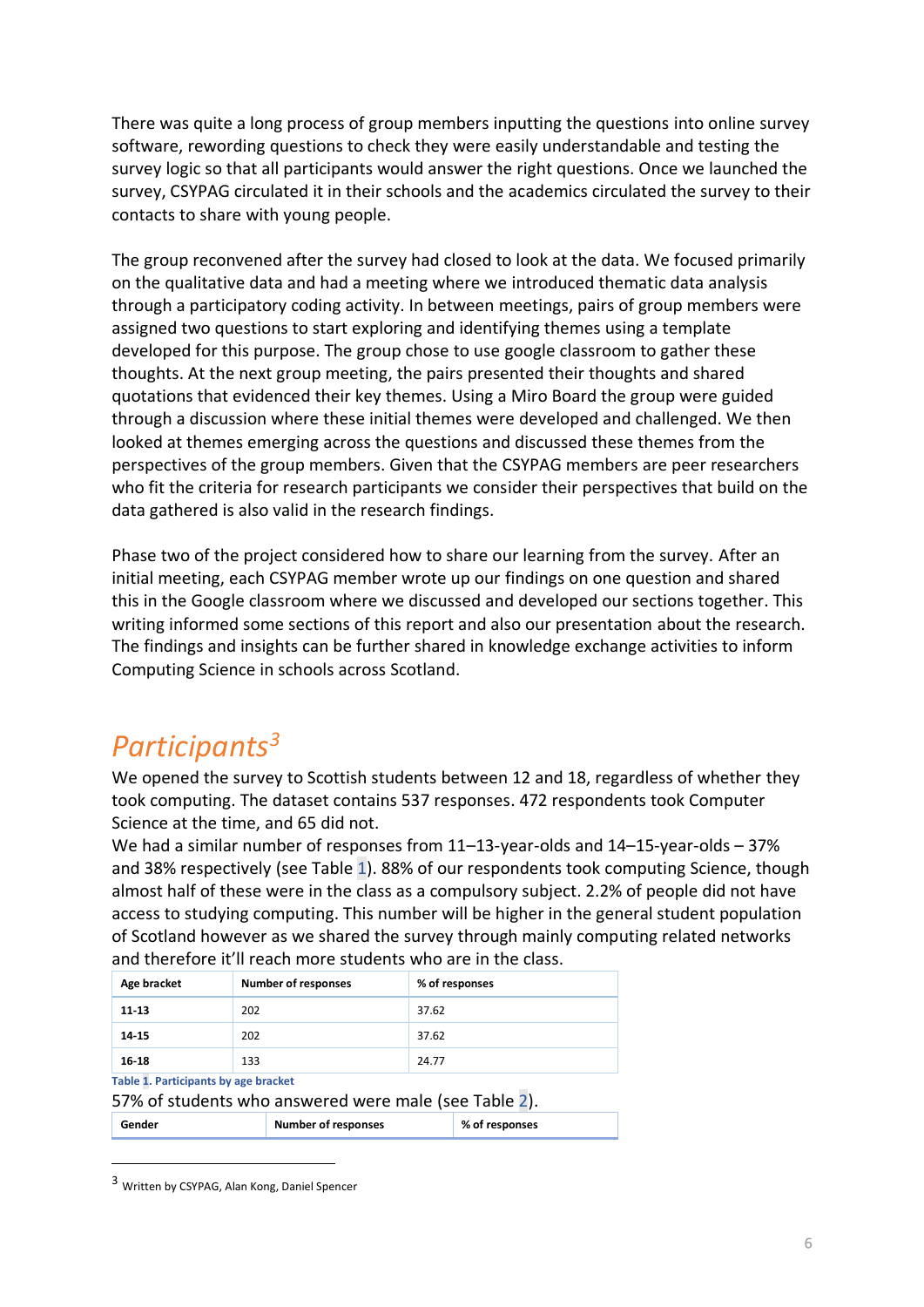| Male              | 307 | 57.17 |
|-------------------|-----|-------|
| Female            | 206 | 38.36 |
| Prefer not to say | 13  | 2.42  |
| Non-binary        | 11  | 2.05  |

<span id="page-7-0"></span>**Table 2. Participants by gender**

The geographical split of answers was skewed significantly to Fife with 44% of respondents living there (see [Table 3\)](#page-8-0). The average number of answers per Local Authority was 19.6 or 3.7%. There were 5 local authorities who we did not reach and had no respondents from. The Local Authorities that are not represented in the dataset only represent 4.5% of the population; however, there may be underlying reasons that no students from these areas participated. Any future work should aim to include these areas. As of 2021, there were 300,954 secondary school students in Scotland<sup>4</sup>, with 537 responses, 0.18% of students in secondary school in Scotland were involved in the questionnaire. We only get a snapshot of a small sample of students; we cannot speak for every pupil in Scotland, however the perspectives of respondents provide valuable insights into computer science education.

| Area                         | <b>Number of Responses</b> | % of responses |
|------------------------------|----------------------------|----------------|
| Fife                         | 234                        | 43.58%         |
| <b>East Lothian</b>          | 97                         | 18.06%         |
| <b>West Lothian</b>          | 38                         | 7.08%          |
| <b>Aberdeenshire</b>         | 23                         | 4.28%          |
| Highland                     | 22                         | 4.10%          |
| <b>North Lanarkshire</b>     | 22                         | 4.10%          |
| <b>Falkirk</b>               | 21                         | 3.91%          |
| Edinburgh                    | 13                         | 2.42%          |
| Glasgow                      | 12                         | 2.23%          |
| <b>East Dunbartonshire</b>   | 10                         | 1.86%          |
| Aberdeen                     | 5                          | 0.93%          |
| <b>Renfrewshire</b>          | 5                          | 0.94%          |
| <b>Dumfries and Galloway</b> | 4                          | 0.74%          |
| <b>Argyll and Bute</b>       | 3                          | 0.56%          |
| <b>Dundee</b>                | 3                          | 0.56%          |
| Inverclyde                   | 3                          | 0.56%          |
| <b>Midlothian</b>            | 3                          | 0.56%          |
| Moray                        | 3                          | 0.56%          |
| <b>North Ayrshire</b>        | 3                          | 0.56%          |
| <b>South Lanarkshire</b>     | 3                          | 0.56%          |
| <b>East Ayrshire</b>         | $\overline{2}$             | 0.37%          |
| <b>East Renfrewshire</b>     | $\overline{2}$             | 0.37%          |

<sup>4</sup> https:// www.gov.scot/binaries/content/documents/govscot/publications/ statistics/2019/07/pupil-census-supplementary-

tables/documents/ pupil-census-2021-supplementary-statistics/pupil-census-2021- supplementary-

statistics/govscot%5C%3Adocument/Pupils%5C%2Bin% 5C%2BScotland%5C%2B2021%5C%2B-%5C%2BExcel%5C%2BAbridged%5C% 2BWeb%5C%2BVersion.xlsx.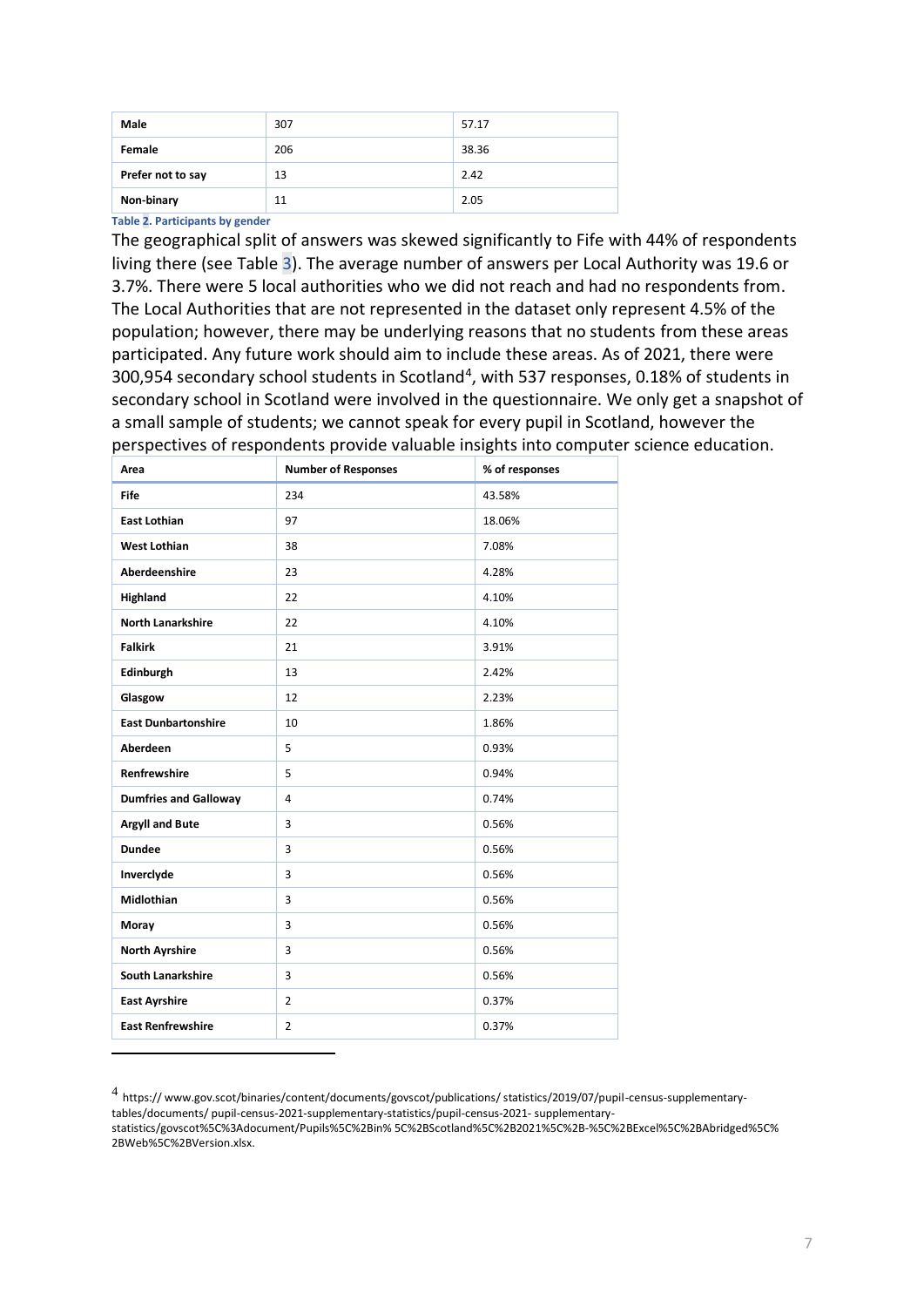| <b>West Dunbartonshire</b> | 2 | 0.37% |
|----------------------------|---|-------|
| <b>Angus</b>               | 1 | 0.19% |
| <b>Perth and Kinross</b>   |   | 0.19% |
| Shetland                   |   | 0.19% |
| <b>South Ayrshire</b>      |   | 0.19% |

<span id="page-8-0"></span>**Table 3. Participants by local authority area**

It is important to note that the CSYPAG carried out this questionnaire in 2021; the pupils surveyed had their learning affected by the Covid-19 pandemic. Throughout 2020 and at the beginning of 2021, Scotland was still experiencing lock-downs which included remote learning for many students. Remote learning will have undoubtedly influenced their educational experience and may have caused some variation in these results compared to other unaffected years.

### *Overview by the Young People's Advisory Group<sup>5</sup>*

We got tremendous positive feedback from students who do study computing science, and their enjoyment of it. Most people thought it was interactive, and felt it was up to date and engaging. The teaching was also tremendously positive. It was rated pretty high in how up to date it was, how interactive, and the quality of teaching, and most front by both groups, both those who do study and those who don't. The specific factors that they enjoyed were the real world examples and the practical work that went along with it. Why they chose to study was the practical side of the subject and the transferable skills, with a few people quite liking the creativity of it, and the opportunities that would give them in the future. These were all patterns that we noticed quite easily which could be placed into categories. Our survey revealed that one of the main reasons people enjoy and choose to study Computing Science at school is practical software development. This was overwhelmingly the most popular response with many saying they find it fun and consider it useful for their future careers. Similarly, a large proportion of responses mentioned other skills – such as problem solving and logical thinking – that they expect to be useful to them in the future. However, we saw from the survey that not everyone had access to CS and this perhaps worsened over Covid. A lot of people also didn't think that it would carry on and get them to their future career, or that it wasn't as crucial as other subjects were. They may have found it interesting, but it wasn't as interesting compared to the other subjects.

Some showed an interest in a more creative side of computing: creating websites. It appears that these people especially enjoy designing websites when given the freedom to express themselves and build their site around a topic they are genuinely interested in.

Finally, with the growing prominence and importance of computers in our society, a lot of young people who are studying CS say they intend to further their computing education at university and work in one of the multitudes of different jobs relating to the field.

#### Teaching Quality<sup>6</sup>

As seen in [Table 4,](#page-9-0) students rate their teachers highly, evidenced by a mean score of 7.3 out of 10. Looking at the teacher quality rating by student status, we can see that there is a difference between those who are currently studying the subject, the "Compulsory" and "Chosen" groups, and the "Not chosen" group. There is only a small difference between the groups of students studying computer science with students who have taken the subject

<sup>5</sup> Prepared by the CSYPAG

<sup>6</sup> Written by Daniel Spencer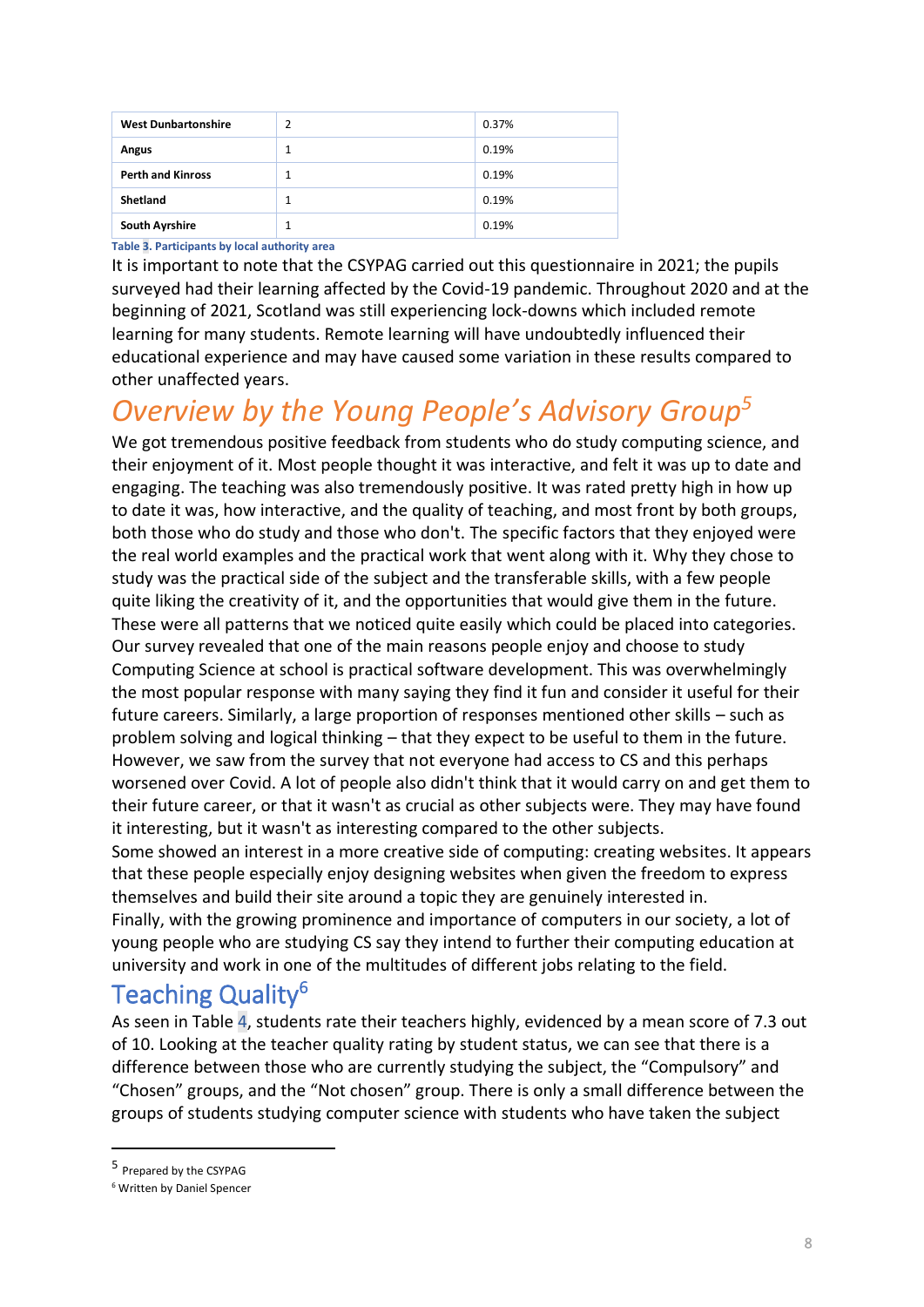rating it only 0.3 higher than those who have no choice. The students who have not chosen to take computer science rated it significantly lower. This group's mean rating of 5.72 was 1.61 lower than that of those taking the subject compulsory. Their median answer at 6 was also two full points lower.

| Study status       | Mean | Median | <b>Standard deviation</b> |
|--------------------|------|--------|---------------------------|
| All (537)          | 7.31 | 8.0    | 2.45                      |
| Not chosen (9.9%)  | 5.72 | 6.0    | 2.57                      |
| Compulsory (40.6%) | 7.33 | 8.0    | 2.21                      |
| Chosen (47.3%)     | 7.63 | 8.0    | 2.50                      |

<span id="page-9-0"></span>**Table 4. Teacher quality rating by study status. On a scale of 1-10, where 0=the worst possible and 10= the best you can imagine, Please rate the following: "The quality of the teaching that you received"**

The answer spread remains constant throughout, with the compulsory students having the smallest spread at 2.21 and the not chosen the largest at 2.57. It could be that those who have not chosen to study the subject have more varied views on it, but this difference is relatively small, so we cannot say. Note that the "Not available" study status is excluded as there is no data available.

We also analysed the free text comments in which participants gave reasons for their numerical rating of teacher quality. Many descriptions of the teachers and their perceived opinion of the teaching often seem to be positive. One extremely positive answer was, "My computing science teachers were fantastic, they went out of their way to make every lesson count and especially encouraged more girls to study the subject". Another student said "my teacher has been really good at preparing me for the exam, as well as engaging my class with relevant projects" or more simply "My teacher is very good".

The responses were overwhelmingly positive for this code; however, there were a few exceptions, such as "I feel like the teacher didn't really make it a good experience and didn't know everything properly" and "often the teachers are unknowledgeable".

Students seemed to value the help of the teachers and rated teachers whom they perceived to be helping them highly. One respondent said "Teachers were very informative and helpful" and another "My computing teacher is great. He helps me to understand Computing and if required give a detailed example regarding a particular aspect of computing".

Throughout this analysis, it is helpful to consider patterns of responses from students who identify as male and female, as we know that fewer young women study computer science and we need to understand more about why. The views of people who don't identify as male or female are also important. In this sample, however, few comments from respondents in this category make identifying patterns difficult. Looking at the responses by gender, we see that the reasons for positive responses are the same for male and female students. There is general praise of the teacher and their teaching. However, when we look at the negative responses, there are differences. Male students were more likely to describe their teacher negatively, such as "teacher not great" and other similar themed responses. In contrast, female students talked about how the subject was less attractive to them "the teaching is fine but I'm not a big fan of the subject" and "the teaching is good but I just don't find the subject interesting". Female students also mentioned careers "they never went into detail on what computer science is for and what it could do in the future". As seen in the previous question, we observe how careers are more important to female students than males.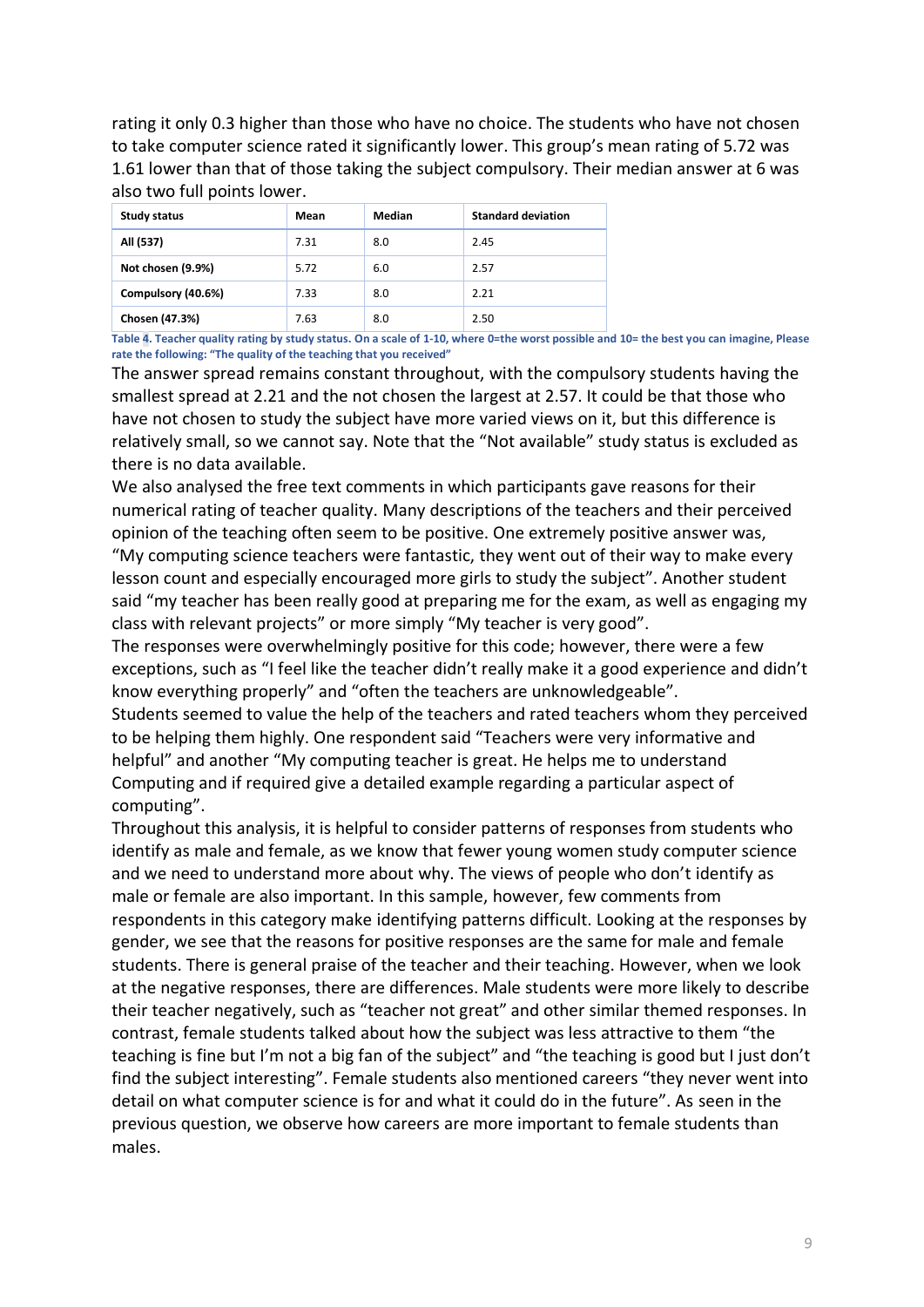### Enjoyment<sup>7</sup>

The group that has chosen to study computer science gave the subject higher enjoyment ratings. Those who studied CS because it was compulsory rated it much lower at 5.58. This finding is interesting, especially when it is considered that they rated the quality of the teaching they received at 7.33. This shows that students can appreciate a good teacher even when they dislike the subject. There were no answers for the group that had not chosen to study the subject; [Table 5](#page-10-0) reflects this.

| <b>Study status</b> | Mean | Median | <b>Standard deviation</b> |
|---------------------|------|--------|---------------------------|
| All (537)           | 6.49 | 7.0    | 2.57                      |
| Not chosen (9.9%)   | N/A  | N/A    | N/A                       |
| Compulsory (40.6%)  | 5.58 | 6.0    | 2.62                      |
| Chosen (47.3%)      | 7.28 | 8.0    | 2.25                      |

<span id="page-10-0"></span>**Table 5. CS enjoyment rating by study status. On a scale of 1-10, where 0=not at all and 10=it is the thing I most enjoy: "How much do you enjoy computing"**

Enjoyment and interest are both present in many of the free text responses. Many of these responses use very positive language such as; "I love programming and enjoy the subject.", "Subject interested me" and "I enjoy the subject and have been interested in it for a while". Enjoyment of the subject appears to be a crucial factor in students picking the subject. Many students describe how they enjoy the subject "it was fun and challenged me, I enjoyed it" and "I enjoy the class and the teachers also made it enjoyable". The students that rated their enjoyment the highest often said that computer science was their favourite subject, with many saying "I enjoy programming and find computers interesting". Some students had more mixed views or said they enjoyed the classes despite some other reasons "I enjoy the subject but at points the course can be tricky" and "Not my favourite but still enjoyed studying this subject". This response was one of the most common, describing either that they enjoyed the subject or did not but not expanding on their answer. There are lots of responses that mention that they dislike a particular topic but overall enjoy computer science. For example "I found the programming topic very difficult and didn't enjoy it as much as the other topics" and "Some things are fun but others are slow and boring". In future, it would be interesting to see which topics in particular learners found boring; these responses show that a lack of interest in a particular topic can affect the perception of the whole subject.

Many responses mention how difficult the work can be; often, this is negative and was especially common among the students who rated their enjoyment as low. For example, some responses said that CS is "really hard" and "it's a bit hard and confusing at times". However, some students enjoy the subject despite the difficulty "I do enjoy the subject but sometimes the work can get really hard". However, these responses were in the minority. Overall we can see that students who find the subject challenging are less likely to enjoy it. Many students said taking the subject is beneficial for the future. Examples include "I felt that computing would be a very useful subject for me to take and could be important to have in the future" and "It is a passion and something that I want to study at university and it is my preferred career path". Many students believe computers will be necessary in many jobs in the future, "the world is always changing as computers are used in almost every job". Here we see that students are looking ahead and believe that computer science will be a valuable tool for their future.

<sup>7</sup> Written by Daniel Spencer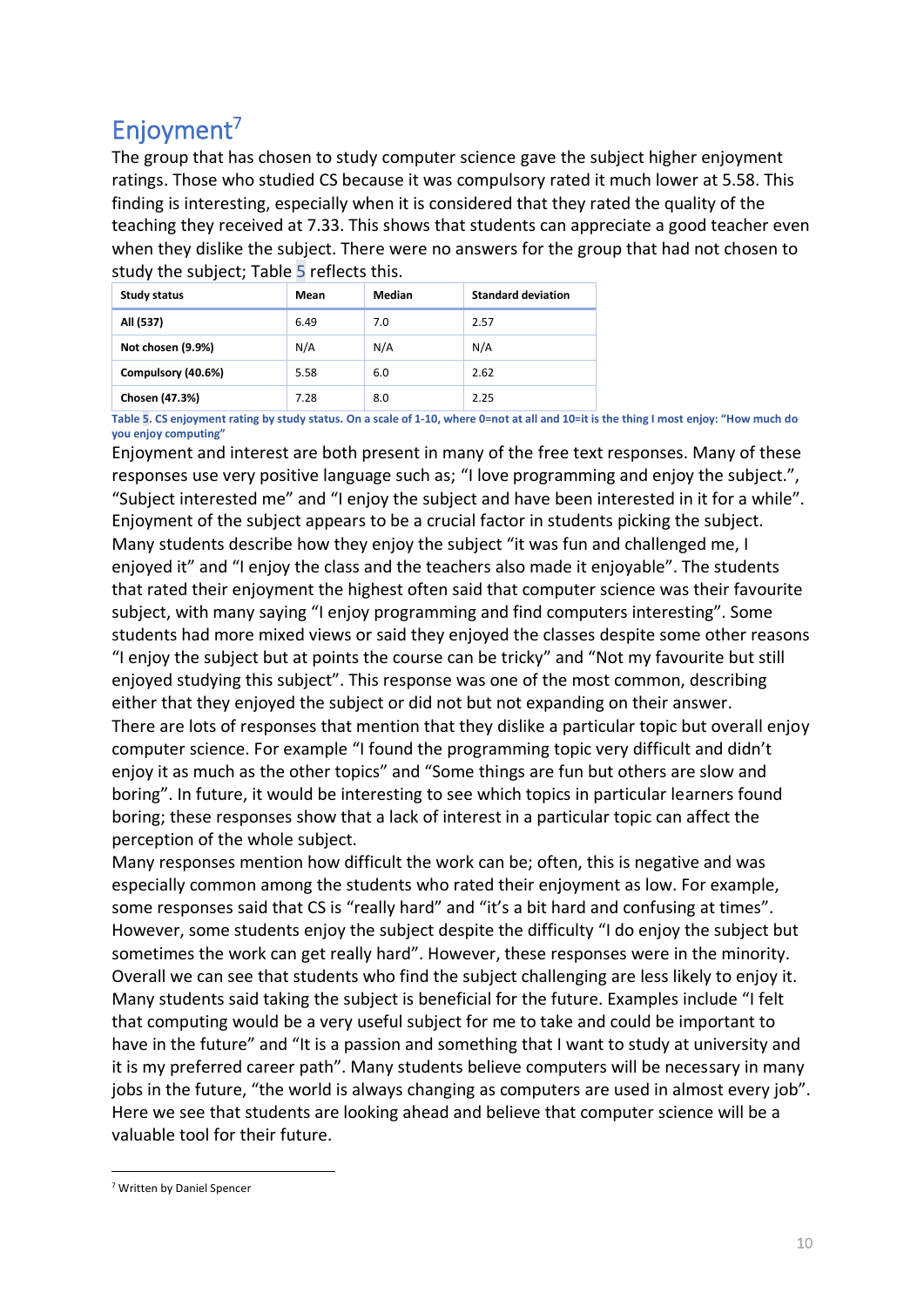| Gender                   | Mean | Median | <b>Standard Deviation</b> |
|--------------------------|------|--------|---------------------------|
| All (537)                | 6.59 | 7.0    | 2.57                      |
| Female (38.4%)           | 6.00 | 6.0    | 2.60                      |
| Male (57.2%)             | 6.75 | 7.0    | 2.53                      |
| Non-binary (2.0%)        | 7.40 | 8.0    | 2.41                      |
| Prefer not to say (2.4%) | 7.08 | 7.5    | 2.35                      |

<span id="page-11-0"></span>**Table 6. CS enjoyment rating by gender. On a scale of 1-10, where 0=not at all and 10=it is the thing I most enjoy: "How much do you enjoy computing"**

We see i[n Table 6](#page-11-0) that male students rated their enjoyment of CS as 6.75, higher than female students at 6.00. However, both of these are lower than the teaching quality ratings that they gave. The non-binary and prefer not to say mean scores were high at 7.40 and 7.08, respectively. Due to the small sample size for these groups at 2.4% and 2.0% of the responses, no conclusion can be drawn. (Please note that we chose not to include the gender breakdown for teaching quality, engagement and interactivity as the data across gender varied very little.)

Comparing the free text responses by gender, we see many of the same responses for male and female students. Both groups of students mentioned enjoying the subject, finding it interesting and fun. The other central theme for both was that it would be helpful in their future. Female students had a more comprehensive range of answers. They said that computer science was "useful for business" and also mentioned future pay "I like it and it's good pay". Both groups of students consider their future; however, we can conclude that female students are more likely to consider concrete factors such as pay. The more positive responses for both groups included finding the subject fun and enjoying it. There were, however, some differences in the negative responses. Female students were more likely to mention that teaching could be improved, while male students were more likely to mention a topic they disliked. Overall, there were no strong trends identified between the two groups.

Enjoyment of the subject looks to be an important factor in the decision to study CS. The differences in the ratings by gender support this, with male respondents rating their enjoyment of CS higher. This difference in enjoyment could be one of the reasons that there are more male CS students than females.

#### Engagement<sup>8</sup>

Looking at the differences between the study status groups, presented in [Table 7,](#page-12-0) we see the same trend as the teacher quality. The students who have chosen the subject rated the engagement highest, next came the students who study it compulsory, then those who have not chosen come last. However, there are more gaps compared to the teacher quality ratings, especially between the compulsory and chosen. The gap is 1.09 compared to the smaller 0.3 gaps observed in the teacher quality rating. The spread of answers remains relatively similar, with the standard distributions in the 2.29-2.55 range, similar to the teacher quality rating.

| Study status       | Mean | Median | <b>Standard Deviation</b> |
|--------------------|------|--------|---------------------------|
| All (537)          | 6.77 | 7.0    | 2.47                      |
| Not chosen (9.9%)  | 5.08 | 5.0    | 2.53                      |
| Compulsory (40.6%) | 6.37 | 7.0    | 2.39                      |

<sup>8</sup> Written by Daniel Spencer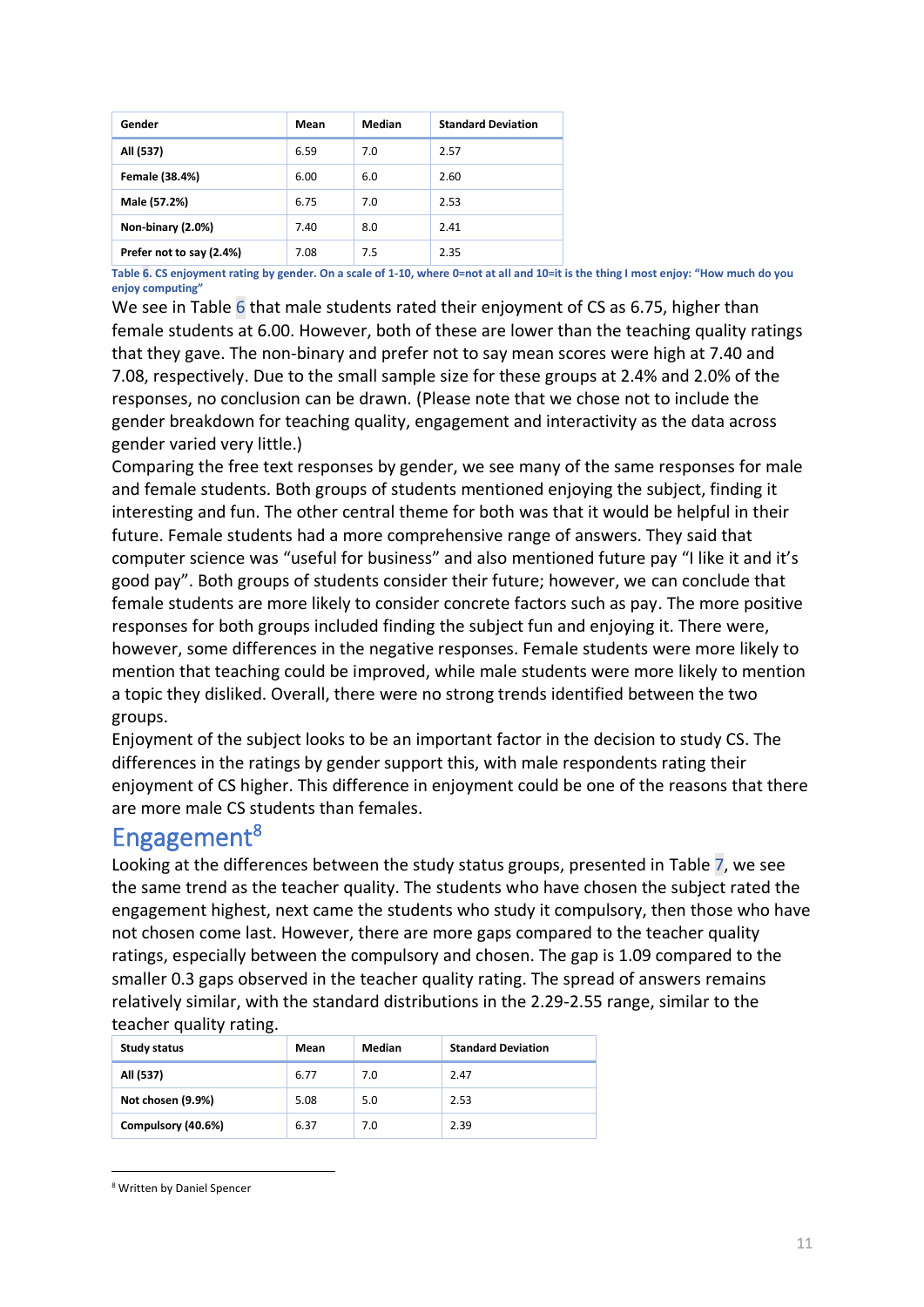| $+7.3%$<br>Chosen (47 |  | $\Omega$<br>----<br>$- - -$ |    |
|-----------------------|--|-----------------------------|----|
|                       |  |                             | -- |

<span id="page-12-0"></span>**Table 7. Engagement by study status. On a scale of 1-10, where 0=completely out of date and 10= 100% up to date, please rate the following: "How up-to-date and engaging your classes were"**

Like the teaching quality we have seen before, we can infer from this data that engagement is a factor in determining whether students will take a subject. Overall we can infer that higher engagement is a marker of students who are more likely to take CS.

There are many descriptions in the free text comments relating to how up to date students feel their classes are. Some students are very positive "Classes are up so [to] date and very hands on" but this was not universal: "The classes are quite interesting, however some of the resources we use are quite old and have been used for many years". One student said "not sure about up to date but very engaging" while others admitted that they do not know how up to date their lessons were "I feel like they were up to date enough although I don't fully know how up to date it was".

Comparing the responses by gender, we find the same positive themes in both responses. One female student said "Some of the material is a little old but it is very engaging and I enjoy" while a male student said "their not always up to date but there very engaging". Female students were more likely to mention the teacher in their response "The teacher wasn't good at making the classes engaging and interactive". In contrast, male students were more likely to mention the technology used. One student said "It works but all the computers are extremely slow and run windows 7" and another, "Until a few months ago our technology was a bit outdated in the classroom, but after an upgrade it has been more enjoyable working in class.". These responses provide further evidence for one of the findings from the previous question; improved resources make computer science more enjoyable, making students more likely to choose to study it.

There were not any strong trends by gender, with a relatively similar number of positive to negative responses for female and male students. Overall we can see that the reasons given are similar for male and female students.

#### Interactivity<sup>9</sup>

The interactivity rating numbers are comparable to the engagement rating numbers. They are much more closely related to these than the teaching quality rating.

| <b>Study status</b> | Mean | Median | <b>Standard deviation</b> |
|---------------------|------|--------|---------------------------|
| All (537)           | 6.72 | 7.0    | 2.63                      |
| Not chosen (9.9%)   | 5.46 | 5.5    | 2.88                      |
| Compulsory (40.6%)  | 6.32 | 7.0    | 2.65                      |
| Chosen (47.3%)      | 7.30 | 8.0    | 2.40                      |

<span id="page-12-1"></span>**Table 8. Interactivity by study status. On a scale of 1-10, where 0=not interactive at all and 10= completely interactive, please rate the following: "How interactive your classes were"**

Looking at the result by study status in Table  $8$ , we see that the students who have chosen to study the subject have rated it highly at 7.30. Those who did not choose it rated it poorly; the median value of 5.5 was low but not relatively as low as that of the same group for engagement rating at 5. Overall, the answers had a slightly wider distribution than previous questions, from 2.4 for those who chose the subject to 2.88 for those who did not. Some students replied that they had little interaction "Rarely did we interact as a class". However, others had more positive experiences "Classes are very interactive, we are set to do research or projects through the year. We are also given the opportunity to work with others in our class on some of these to strengthen teamwork skills". Some students mention

<sup>9</sup> Written by Daniel Spencer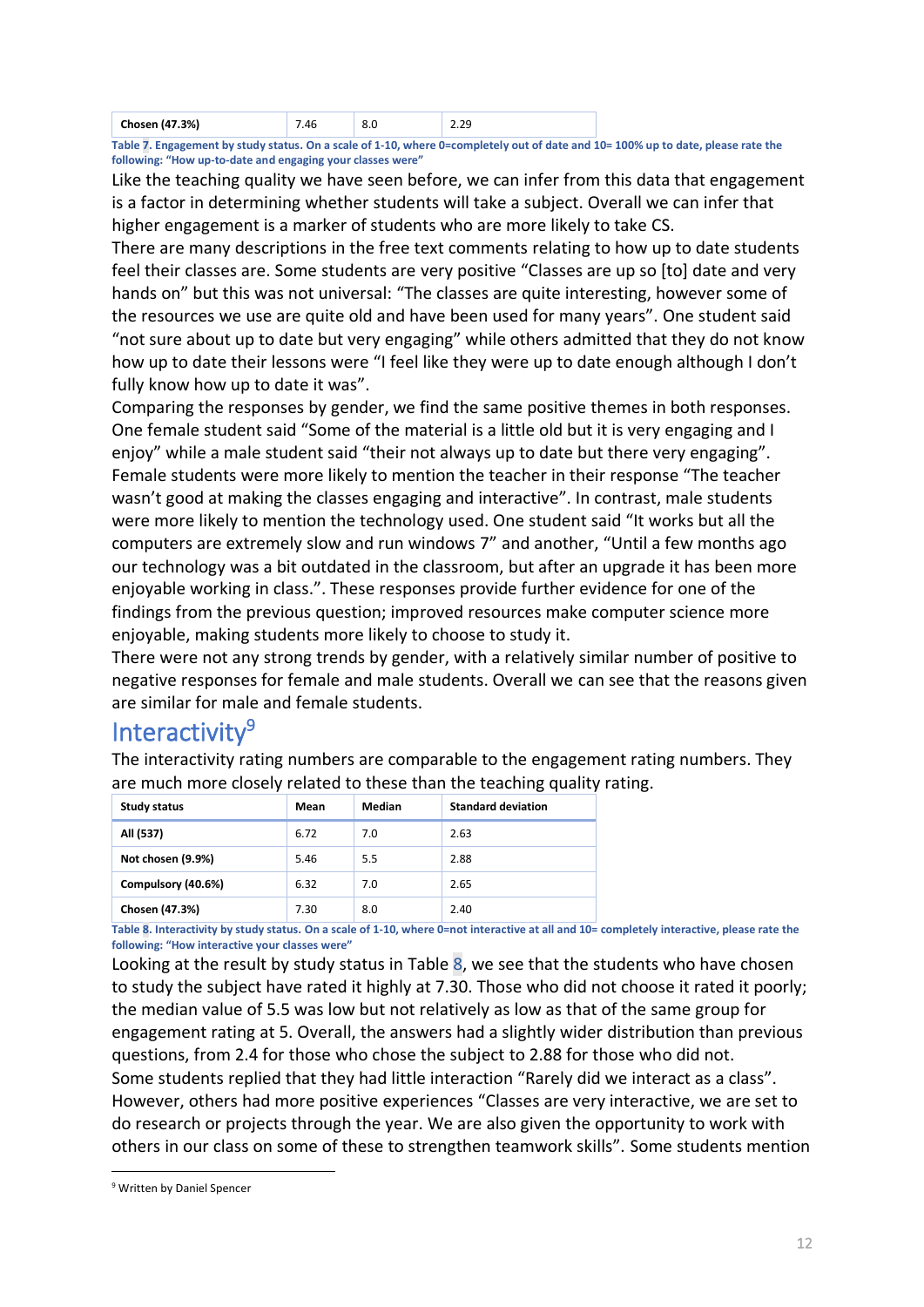that they work by themselves, saying they carry out "Quite a lot of solo work" with others describing the nature of their classes "We do a lot of practical work" and "we get asked question and sometimes we work together". These mixed responses show that there is variation in the way that computer science classes are taught in Scotland.

Students described the role of their teacher in terms of interactivity, saying, "Most of my lessons were interactive and the teacher always managed to engage the class." and also "The teachers do interact a lot but that may just be because they have to show us how to do some things themselves because the resources are out of date."

Comparing the responses by gender, we see that positive female responses were more likely to include constructive criticism "classes interactive but could be improved". In comparison, male responses were more likely to mention the teacher saying "the teacher is very involved" and "teachers do interact a lot but that may be just because they have to show us how to do some things themselves because the resources are out of date". Here we see the students mention resources again, a recurring point across the responses to all the questions we have seen so far. Female students were more likely to mention the pandemic affecting interactivity "because of the pandemic we weren't able to do a lot of interactive work". In contrast, male students were more likely to criticise the content of their lessons, with responses including "I feel there was too much theory".

#### Preferences for types of learning activities<sup>10</sup>

Learners were provided with the opportunity to state the types of activities they have experienced during their CS lessons. Learners could choose from a choice of six options: teacher teaching the whole class from the front of the classroom, pair/group work, realworld examples, project work, external experts coming into the class, taking part in national/local competitions, and extra-curricular coding clubs.

In addition to sharing their experiences, learners were also provided with the opportunity to describe the types of activities they preferred to take part in during lessons in a free-form textbox. Preferences were then coded into the same themes. Not all learners responded to this question - 168 learners did not express a preference or gave inappropriate answers. One issue with the data is that despite the question not constraining the learner to a single activity, the majority of learners only expressed a preference for a single activity, which explains some of the differences in the count of actual vs preferred for each activity, especially for lecture-style/the teacher teaching in front of the class. Therefore, instead of viewing the data in a side-by-side bar chart, it is more useful to examine it with a separate chart for actual activity count and preferred activity count (see [Figure 2\)](#page-14-0) than to observe the rank of each activity.

<sup>10</sup> Written by Alan Kong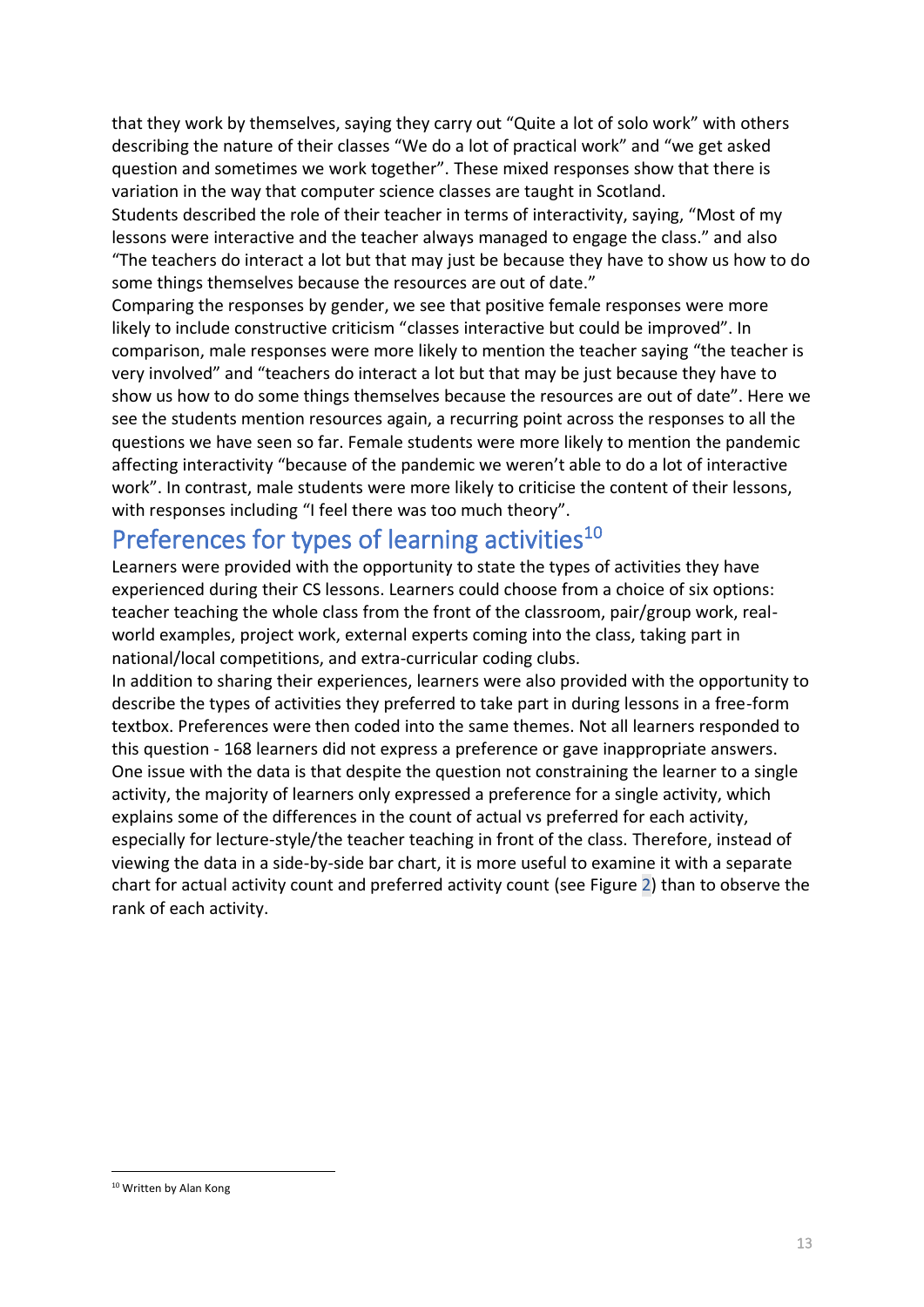

<span id="page-14-0"></span>**Figure 2. Purple=Teaching in front, Red = Pair/Group work, Green = Real-world examples, Cyan = Project work, Yellow = Competitions, Orange = Extracurricular clubs, Blue = External experts. Note that the y-axis scales are not matching and the purpose of the graph** Looking at the differences in the percentage of actual vs preferred responses for each activity, project work appears to be the activity with the least variation. This may suggest that it is a preferred activity based on the positive experiences learners have had with project work, rather than a prediction of what is actually better. A number of learners described project work as a good way to put their skills into practice, and 24 learners preferred pair work and project work together. 12 learners mentioned the sharing of ideas in their justification for their preference for pair/group work, and reflect on their experiences to refine the project or consolidate new skills. This preference is also reflected in the mean teaching quality, engagement, and interactivity ratings as students that have experienced project work give higher ratings versus students that have not experienced project work (+0.96pts, +0.77pts, +0.88pts respectively). The pair/group work theme has the greatest delta between actual and preferred experiences. The most common sentiment expressed by learners is the opportunity to share ideas and to help each other. Another interesting result is the difference in students preferring real-world examples to be used in class and students preferring real-world experts to contribute to lessons. When conducting this analysis, I expected both to have similar levels of preference from learners. This is because external experts are working on real-world (examples) as part of their work. The difference between the percentage of learners actually experiencing the use of real-world examples in lessons and learners preferring it is also interesting, as it is part of the CS Engagement Practices Framework ("Use meaningful and relevant content") (Women in Information Technology 2021). This 5% difference provides an opportunity to explore how different learners want real- world examples introduced into lessons.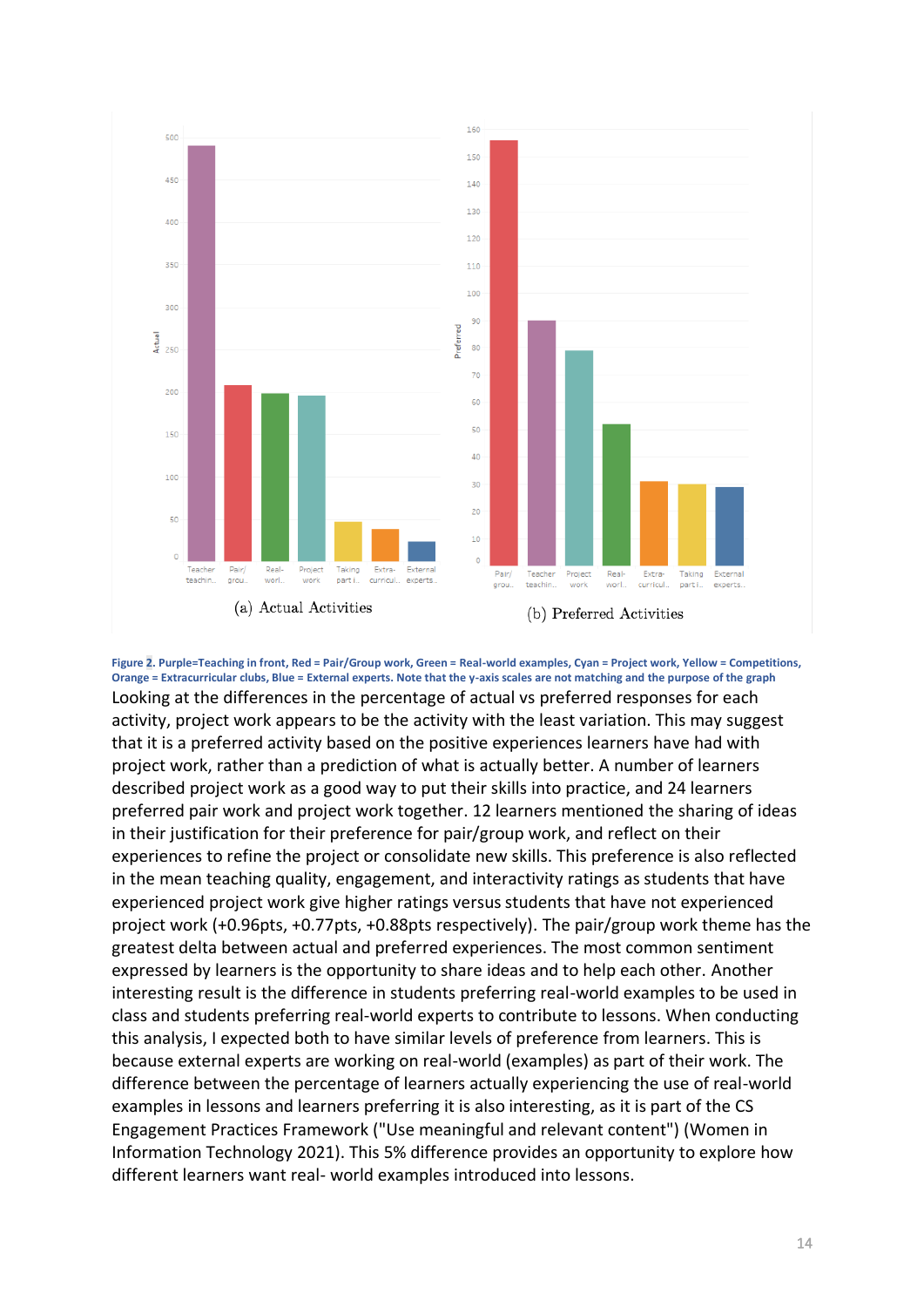Learners are also looking for extra-curricular coding clubs, with 2% of learners from the questionnaire saying they have participated in these clubs, and 6.21% of learners saying they would prefer to participate in this kind of activity (regardless of whether they have done it before). Learners that expressed a preference for code clubs mention themes around "independence" and "challenge".

| <b>Activity</b>                                                        | % of actual responses | % of preferred responses | <b>Delta</b> |
|------------------------------------------------------------------------|-----------------------|--------------------------|--------------|
| Teacher teaching the whole<br>class from the front of the<br>classroom | 40.80                 | 19.27                    | 21.53        |
| <b>Real-world examples</b>                                             | 16.49                 | 11.13                    | 5.35         |
| <b>Project work</b>                                                    | 16.32                 | 16.92                    | $-0.60$      |
| Taking part in national/local<br>competitions                          | 3.91                  | 6.42                     | $-2.51$      |
| Extra-curricular coding clubs                                          | 3.16                  | 6.64                     | $-3.47$      |
| <b>External experts coming in to</b><br>the class                      | 2.00                  | 6.21                     | $-4.21$      |
| Pair/group work                                                        | 17.32                 | 33.40                    | $-16.09$     |

**Table 9. Preferences and experiences of teaching activities**

#### Stereotypes and misconceptions<sup>11</sup>

The responses from our survey highlighted the deep embedded stereotypes and misconceptions that comes with being labelled as a computing student or as a computing science fan. The reoccurring stereotype that most responses conveyed was there is a large link to computing and gender due to the fact that computing science students were described as primarily male. Furthermore, these males were typically said to be nerdier and enjoyed activities such as video gaming, coding and watching sci-fi shows and movies such as Star Trek.

Additionally, some responses linked computing to academic achievement and ability as many assume that computing science students are very intelligent, and are more likely to enjoy and excel in STEM subjects such science, technology, engineering, and maths, whereas they would expect these students to be unsuccessful in creative subjects and activities such as music and art.

Finally, the survey revealed that there is a stereotype that students who are involved within computing, particularly young men, might experience depression and general unhappiness.

#### Why are young women less likely to study  $CSP^{12}$

There are multiple reasons why young women are less likely to study CS. Our survey asked this question and received quite a large variation in ideas. One semi-common occurrence with the answers was that respondents who weren't women didn't answer and said they couldn't as they weren't women. We can see that allyship can be an issue in this respect. Where young people did answer the question, there were two main components to the answers given: structural and personal. The structural barriers mentioned included things such as lack of support systems, the assumed societal stereotypes, and the history of computing is relayed in a male-centric way. The personal reasons that were given came in varying proportions of number of answers and included things such as, social identity threat,

<sup>&</sup>lt;sup>11</sup> Written by the CSYPAG

<sup>12</sup> Written by the CSYPAG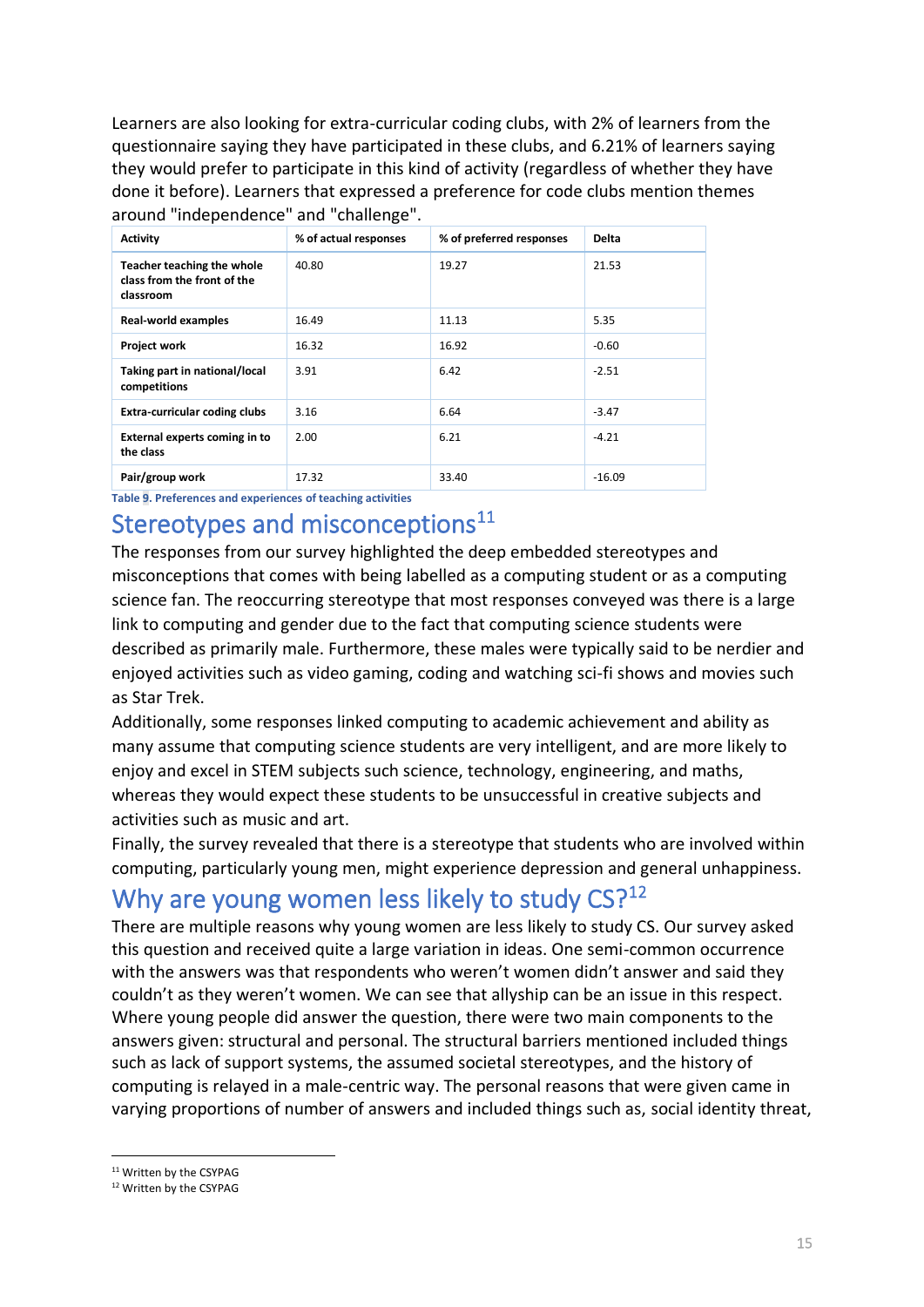imposter syndrome, fear of knowing less about the subject and the lack of women role models. A combination of these reasons are most likely at play in every scenario of a young women not choosing Computing Science.

#### What could schools do differently to encourage more young people to study Computing Science?<sup>13</sup>

Students who had chosen not to take computer science answered this question. The question has a small sample size as this group only made up 9.9% of the responses. From the responses, we see that students want improvements in their teaching. One student said they wanted "better teachers" with another echoing this view "probably to have a better teacher for the subject, because the teacher I had in first and second year was not actually a Computing Science teacher". We can see here that having a non-specialist teacher could have discouraged students from taking computer science. Another student mentions how important having a good teacher is to them "A relationship being built between the teacher and the class as you are more likely to take a subject if you like a teacher and want to make them proud/happy".

Students also answered regarding the resources available to them. One student suggested "Better more reliable computers" would have had a positive impact. Another echoed this sentiment saying "better developed software to help expand our knowledge and encourage us".

Looking at the differences in responses by gender, we see those female respondents answered in terms of career. They said: "wasn't the best at it and didn't want to continue as career", "[I am] choosing career in medicine", "if it was useful in job when older" and "career options talked about more". These responses contrast with male respondents who focused on enjoyment, fun and interest in the subject. They suggested "make some tasks more fun and not as complicated" with another student suggesting an "easier and gentler introduction. Felt I was just thrown into the deep end".

Overall, we can see that teachers and students' teaching significantly impacted their computer science experience; it was the most consistently mentioned theme in their answers and not having good teaching was mentioned as a push factor from the subject. The responses received from our survey clearly showed some common ideas on how schools could encourage more young people to study Computing Science. One important idea was to ensure that suitable equipment is available to everyone, not only at school but also at home to allow students to become more familiar with the coding languages and software that they would be using when studying the subject. Another recurring result was for the teachers to make the subject more interactive and enjoyable and to show its relevancy to a wide range of future careers. Many people also wanted students to be informed about the contents of future courses for those without older siblings to help them make their course choices for later years in school. A final trend found in the data revealed that young women needed an improved representation in the subject. Many suggested that this could be done through creating clubs that are specifically exclusive to young women interested in computing and more positive female examples used in classes.

<sup>13</sup> Written by the CSYPAG and Daniel Spencer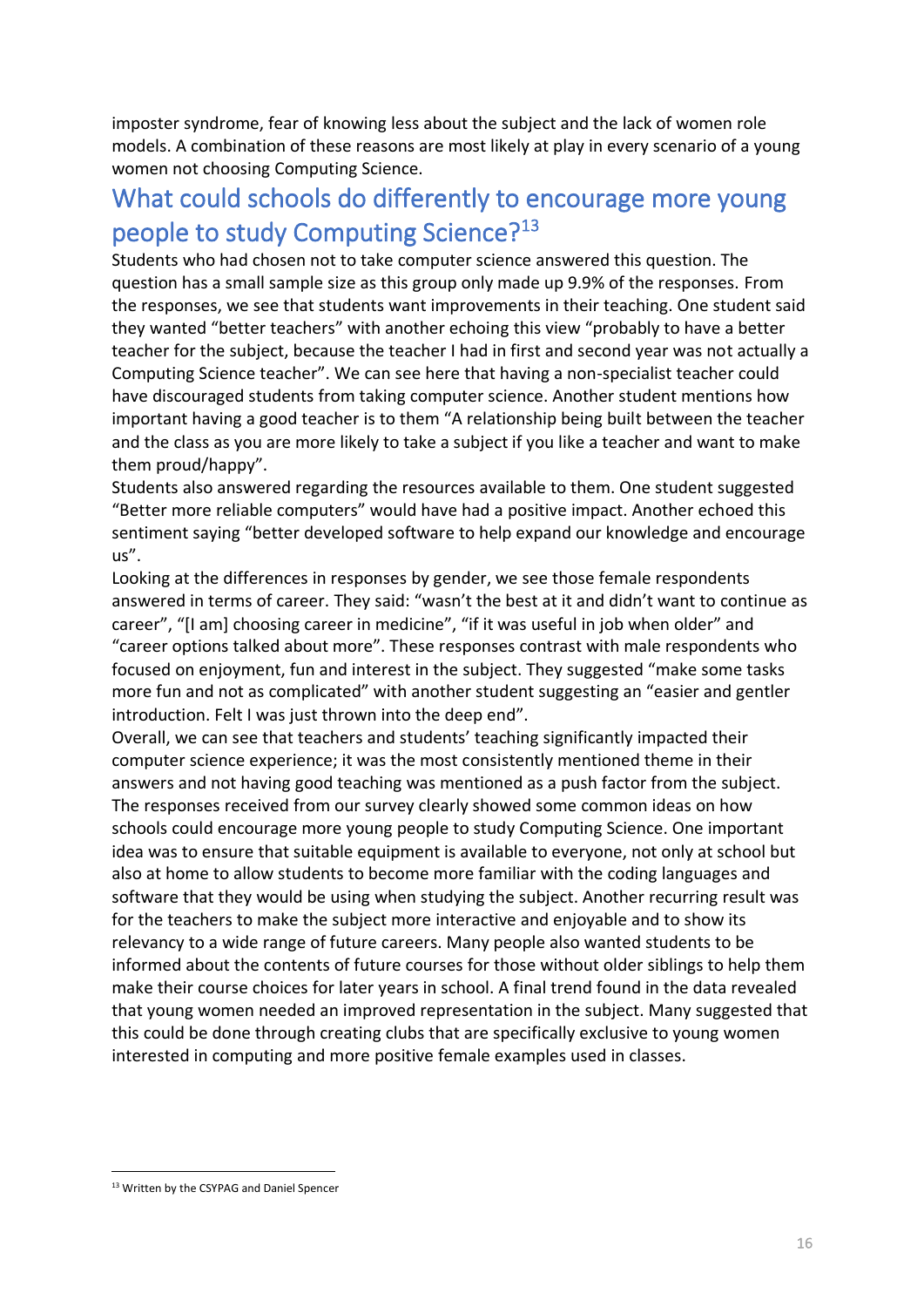# Teachers' Responses to Young Peoples' Views<sup>14</sup>

### *Consultation with Teachers*

The findings were presented a member of the Scottish Government STER team in March 2022, followed by a public online seminar open to teachers and other stakeholders. The seminar was prepared and led by Clara, Logan and Korre, with assistance from Judy, Laura and Christina<sup>15</sup>. The artist Jules Scheele illustrated the seminar live as it took place (see [Figure 1\)](#page-2-0). The purpose of this seminar was to allow computing teachers to hear the young people's views, discuss the issues raised, ask questions, and give feedback. Forty-two people signed up for the event, including computing teachers, student teachers, and staff from universities and colleges, Scotland IS, the SQA, and Computing at Schools. After a presentation about the findings, participants were asked to supply written comments to the following questions:

- 1. Most young people prefer real-world examples, project work and clubs. What support do teachers need to teach in the ways that YP want them to teach?
- 2. How can we make sure that the teaching materials and resources in schools stay upto-date and relevant?
- 3. What are the stereotypes of CS teachers?
- 4. What can we do to break down these stereotypes?
- 5. Why do you think less women study Computing Science?
- 6. Do you notice any years that have a significant drop in young women's take-up?
- 7. Is there anything that we've found that surprises you?
- 8. Does what we've found fit with your experience?
- 9. Is there anything we've missed that you think is important?
- 10. Do you have any questions for us?

We recommend that additional consultation with teachers be carried out over a longer period, as this initial seminar was small.

### *Findings*

The teachers generally commented that their experiences were consistent with the views reported by the young people. They appreciated seeing the findings all in one study as a confirmation of the situation in their schools. One teacher noted that it was "great to see kids really enjoying subject. I think that shows if kids got the subject the uptake [would] increase".

When asked what support teachers need to match the young people's preferences, they replied that high quality preprepared resources that are fun, up-to-date and relevant to careers would be useful. They also requested support from industry about how to make the material relevant to working practices. It was also noted that teachers need time to plan lessons and keep their skills up to date, perhaps more so with this fast-moving subject than with other more traditional curriculum areas. Working with HE and FE providers was also

<sup>&</sup>lt;sup>14</sup> Written by Judy Robertson

<sup>15</sup> You can find the seminar recording here: https://dataschools.education/learners-views-about-computer-science-in-scottish-schools/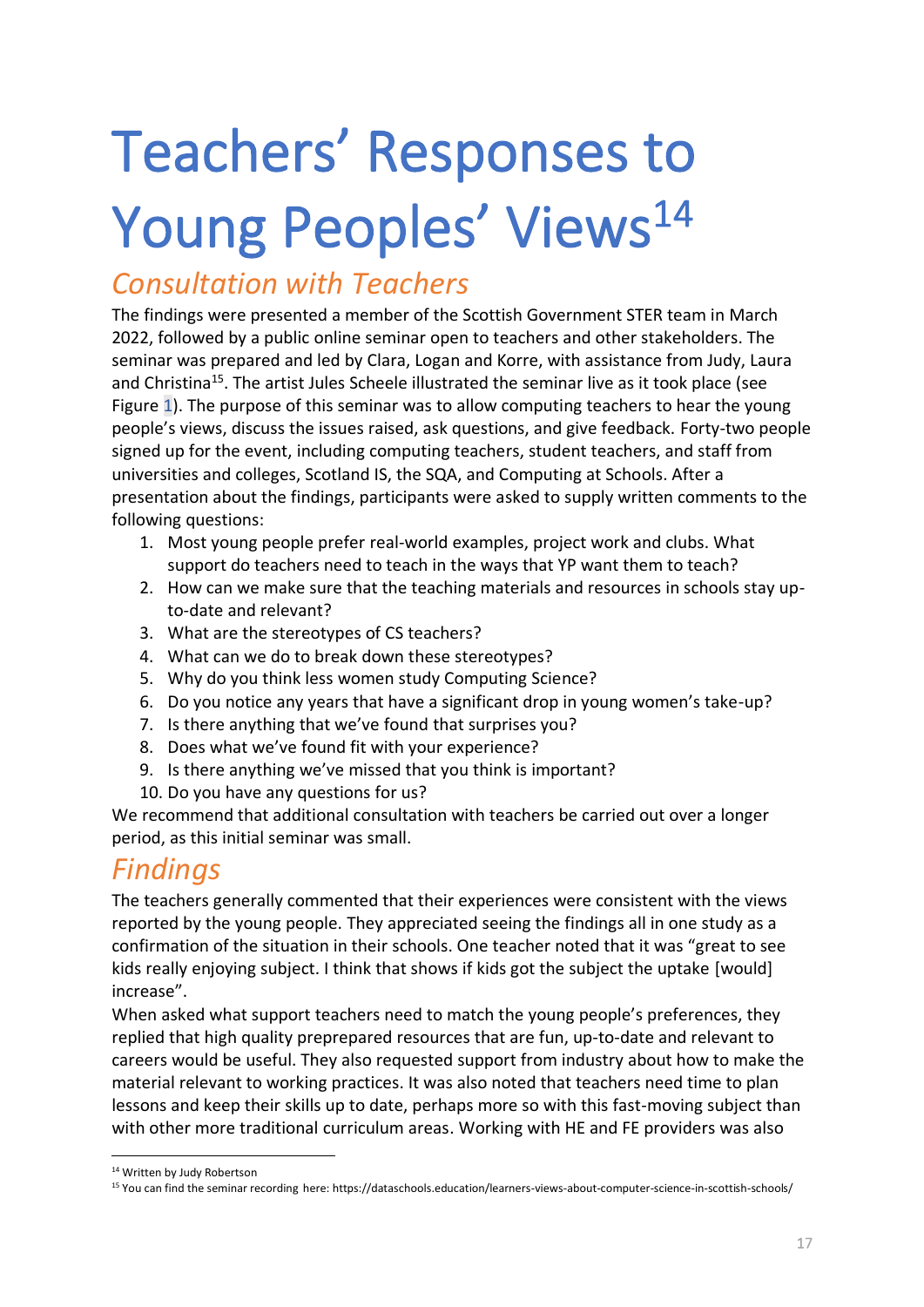thought to be beneficial for keeping materials up to date and a shared communication platform for teachers. Teachers wanted access to professional learning about software and systems and time to attend such courses and network with colleagues. One participant suggested that short sabbaticals or industry placements should be offered to teachers. Concerning the lack of female learners studying computing at school, the teachers thought that the drop-off in numbers happened at all stages but particularly between the second and third years. In the seminar discussion, it was thought that giving primary schools exciting computing opportunities would help increase the subject's profile with all learners. The participants agreed with the young people's analysis of why young women might be put off studying computing, adding that competitive work in the class can be off-putting and positive experiences with collaborative group work might be beneficial. Some participants raised the issue that it can be challenging to be the only woman in a CS classroom and that young women must contend with the societal perception that CS is not "for" women. The comment that there are "not enough positive stories to counter the emerging male-led narrative" suggests that including more visibility of the accomplishments of female computer scientists within the curriculum would be helpful. It was also recommended that more efforts could be made to link computing to the careers in which young women are interested and invite more female role models from industry to the classroom. Finding cross-curricular links and creative computing projects were both considered to be promising paths to increasing women's representation in the subject.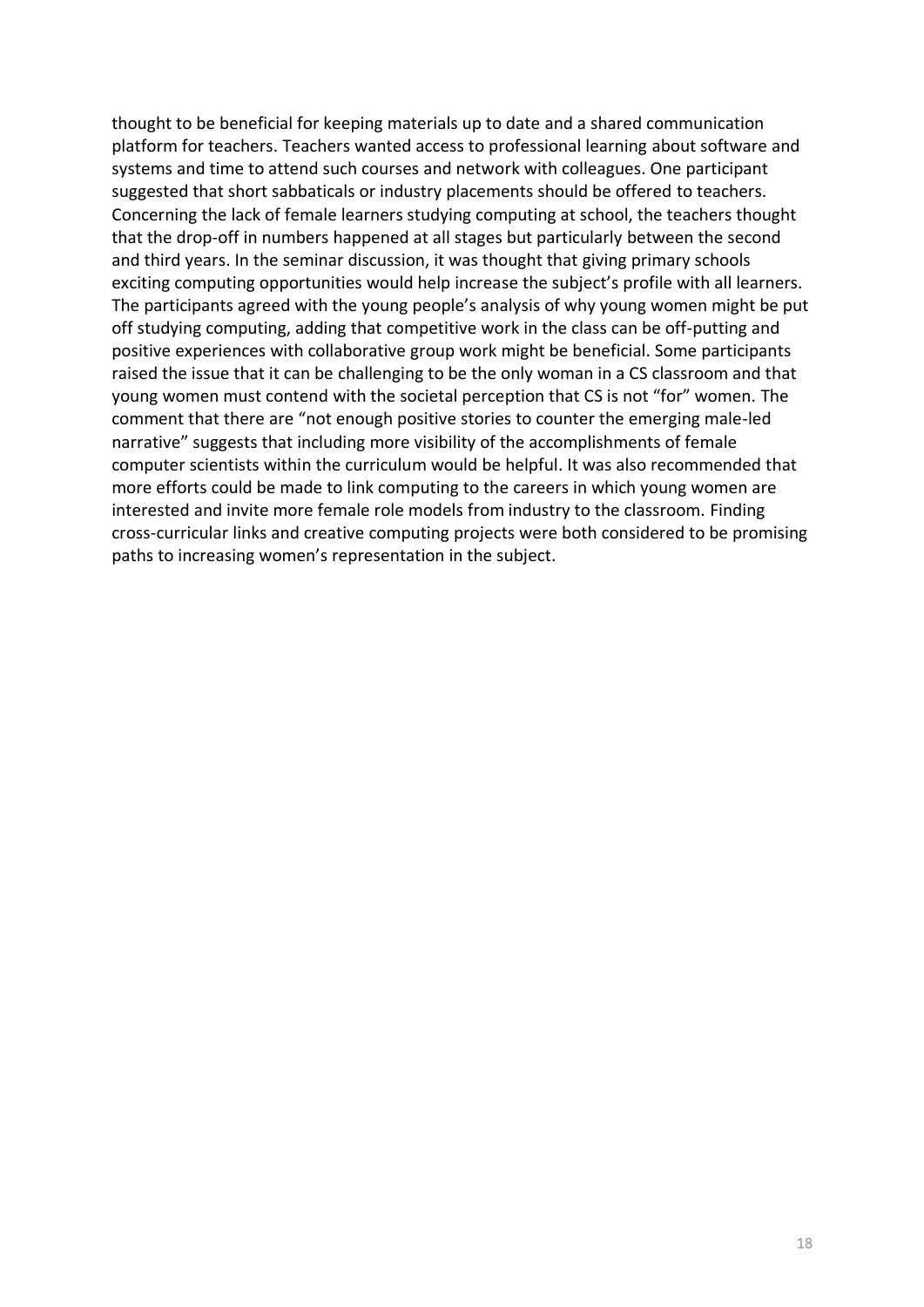# Reflections on the project<sup>16</sup>

The most encouraging aspect of the research findings is that Scottish learners value the high quality of teaching in their computing classes (mean rating of 7 out of 10). For example, one learner wrote: "my teacher is incredibly creative, enthusiastic and great at teaching - he manages to make everything seem more exciting". Another commented that "our teacher taught in a way that was very understandable for me as it was my first time taking computing; I have a firm grasp on each topic and understand how to tackle each problem". In our rush to transform our technology ecosystem, it is valuable to pause to recognise and thank the hardworking professionals who are already effectively contributing to learners' experiences. We should prioritise constructively supporting teachers through high-quality professional learning, access to up-to-date materials and partnerships with appropriately trained industry employees and university and college staff and students. Most of all, we should free up time for teachers to enable them to develop their skills and learn about emerging technologies.

In the same way the survey respondents value their computing teachers, the teachers who attended the seminar appreciated the young people's work. One attendee commented, "I appreciate the evidence you have shown. It gives us ammunition for change." Another wrote that it was "great to see young people leading in this way". The CSYPAG members valued having an audience of adults who wanted to hear their views.

The project highlights the positive relationship between CS learners and their teachers. This relationship can be crucial in helping learners to decide whether to study the subject further. One of the CSYPAG members noted, "I did quite enjoy the programming bits…I sat quite close to the teacher, and the conversations with her really improved the subject for me". His colleague agreed, saying that, "My relationship with a teacher can make or break a subject." This is not likely to be news to members of the teaching profession or their learners. Still, it is often under-acknowledged in discussions about how to "fix the problem" of computing education at schools. It highlights the need to free up the time of our existing teachers so that any new requirements to "upskill" in technical areas do not come at the expense of their crucial role in supporting young learners.

A striking aspect of this project was the talent and energy of the young people as they carried out and presented this research. The project required a high commitment in terms of attending workshops and tasks in between meetings. Ideally, the group would have met in person at least initially, but this was not possible as a result of the Covid-19 pandemic, and prior experience suggests that it can be difficult for a group to come together online. This group also included participants of different ages and stages in their journey with CS. However, despite what could have been a challenging situation, the group operated from a strengths-based approach and were extremely supportive of each other and demonstrated commitment to the project.

In a session reflecting on their experiences in the group members discussed their 'journeys' through the project. Several group members noted that they were glad of something to do during lockdown while others were less enthusiastic at the beginning and found it a bit daunting to meet new people or were mostly doing it for their CV. Aspects which group

<sup>16</sup> This section was written by Judy Robertson, Christina McMellon and Laura Wright with input from the CSYAP members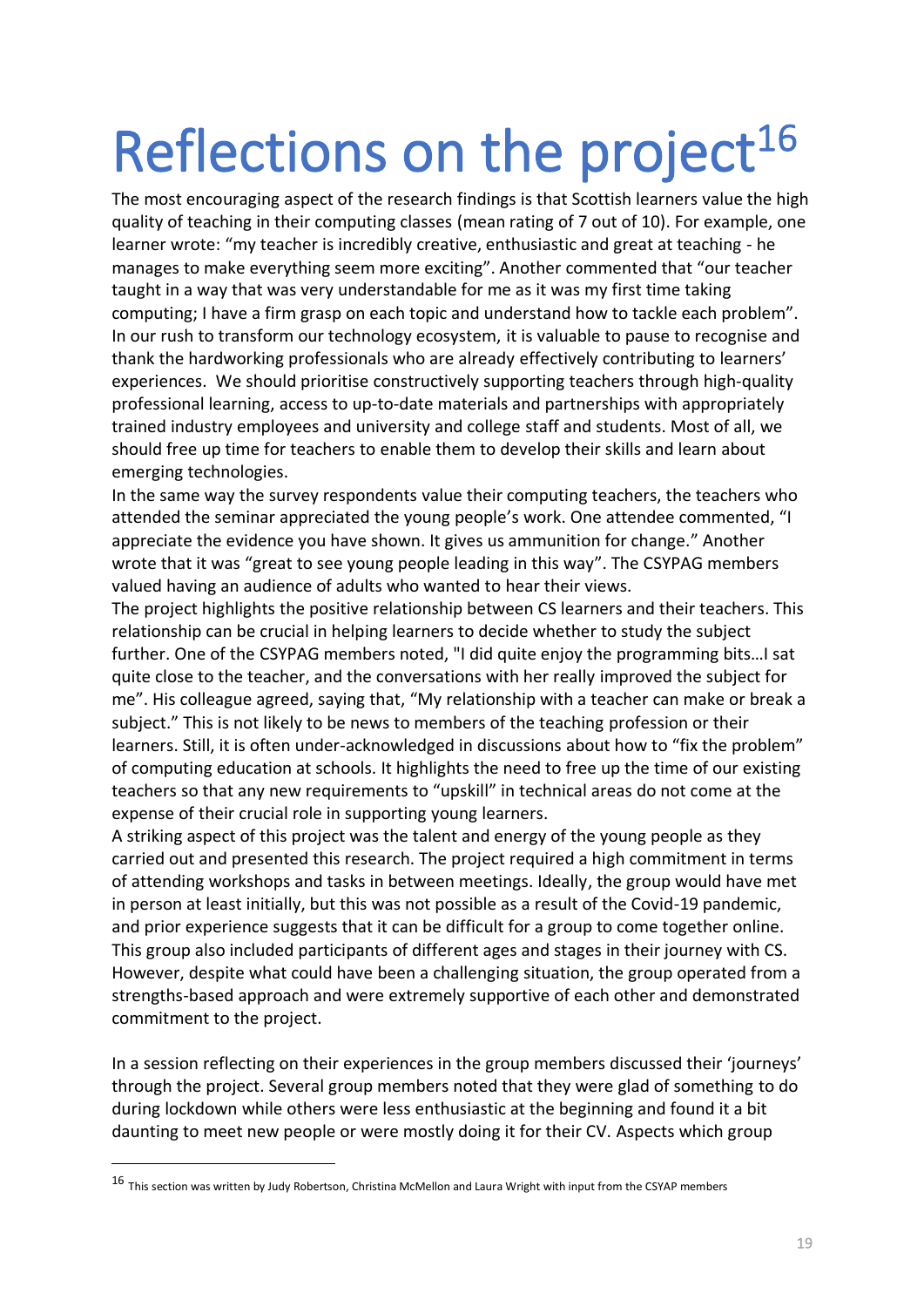members mentioned that helped make the process easier were having ice-breaker activities so that they got to know each other a little bit and working in break-out rooms with clear tasks to complete. All group members found developing the survey and analysing the responses new and interesting. Several mentioned enjoying presenting their findings to adults and all thought that working with the live illustrator was an effective and accessible way to share their learning.

Quotes from that session include:

"My teacher just emailed me and said 'you should sign up, it'll be good for your cv' and I thought I might as well. I was a bit reluctant - but as I got involved I enjoyed it!"

"It was good to get to know other people in other places and other ages."

"I enjoyed making the survey, it was tricky finding the balance of getting good info but not boring everyone to death."

"I enjoyed seeing different responses to the survey."

"It was really interesting to do the analysis – I enjoyed finding patterns and doing the colour coding."

"Sometimes I couldn't make meetings but you contacted us afterwards and I found different ways to contribute."

"I'm proud of what we've accomplished."

"The whole thing was a new experience, I've never done out of school stuff before and it good fun. Going forward I feel more social and I've met people from across the country." "I hope it will change some things about how computer science is taught."

The group's participation has brought new knowledge to the ongoing discussion about CS education. The young people in the group were not used to working in advisory groups or participatory research and had chosen to get in touch primarily because of their interest in the topic. They developed high-level skills in research design, recruitment, data collection, analysis, report writing, communication and online facilitation, which clearly demonstrates that they are valuable contributors to the national debate. In particular, researchers were impressed with how quickly they picked up the principles of coding qualitative data and noted interesting conversations about the transferability of CS skills to research. Additionally, they contributed their own expertise in visuals (e.g. the logo) and creative recruitment strategies. Furthermore, the unique structure of the Young People's Advisory Group allowed for intergenerational co-production and mutual learning and teaching exchange whereby the young people acted as experts in Computer Science and Christina and Laura (the "adults" without knowledge of CS) and had the opportunity to develop research skills.

Although the methodology used is well-tested in Childhood Studies and other social science disciplines, this approach was innovative in bringing co-production with young people into Computing Science. The project demonstrates that it is vital to hear young people's views of their CS education and that involving young people in designing and carrying out research can bring new questions and new insights, ensuring that the research is relevant to young people's experiences. Learners don't need adults to plan their educational futures without them, and they don't (always) need teachers to speak for them. They need regular opportunities to contribute to discussions about their education. For this reason, we recommend that working groups developing plans about CS education for school-aged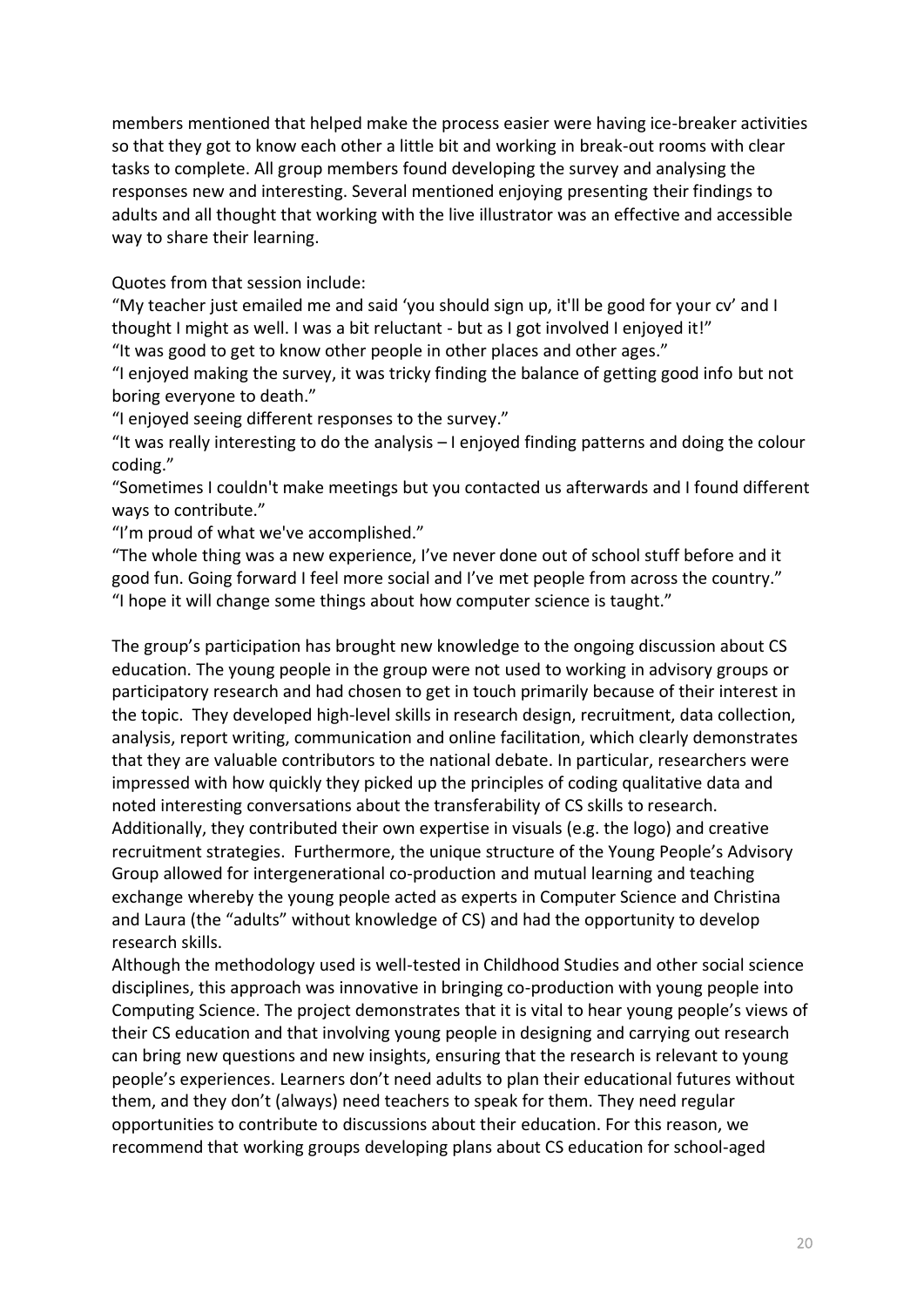learners should systematically include groups of children and young people, either locally or nationally.

## Recommendations<sup>17</sup>

- 1. *Give learners access to the equipment they need* ensure that suitable equipment is available to CS learners at school and home.
- 2. *Make CS classes engaging and relevant* make the subject more interactive and enjoyable to show its relevance to a wide range of future careers.
- 3. *Inform young people about CS futures earlier* better inform them about the content of future courses to help them make their course choices for later years in school.
- 4. *Improve the gender balance* create CS clubs specifically for young women and use more positive female examples in class.
- 5. *Include learners and teachers in ongoing conversations* young people and teachers are knowledgeable and articulate. They should routinely be represented in discussions about policy changes in computing education and schools.

<sup>17</sup> Prepared by the CSYPAG and Judy Robertson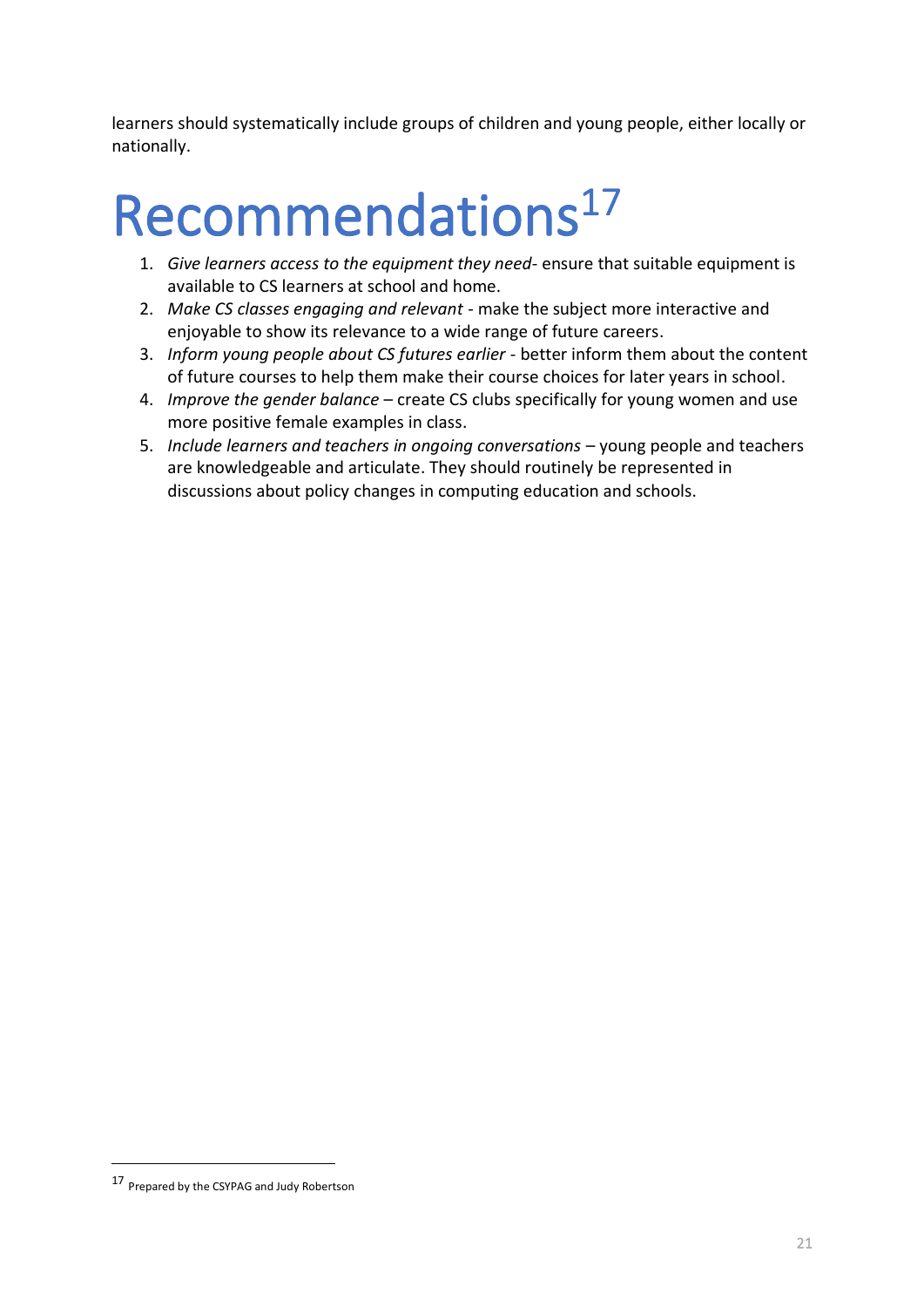## References

Logan, M. (2020). *SCOTTISH TECHNOLOGY ECOSYSTEM REVIEW*. <https://www.gov.scot/publications/scottish-technology-ecosystem-review/documents/>

Muir, K. (2022). *Putting Learners at the Centre: Towards a Future Vision for Scottish Education*. [https://www.gov.scot/publications/putting-learners-centre-towards-future-vision](https://www.gov.scot/publications/putting-learners-centre-towards-future-vision-scottish-education/)[scottish-education/](https://www.gov.scot/publications/putting-learners-centre-towards-future-vision-scottish-education/)

Women in Information Technology, National Centre for (May 2021). Engagement Practices Framework: National Center for Women Information Technology. url: https://ncwit.org/engagement-practices-framework/.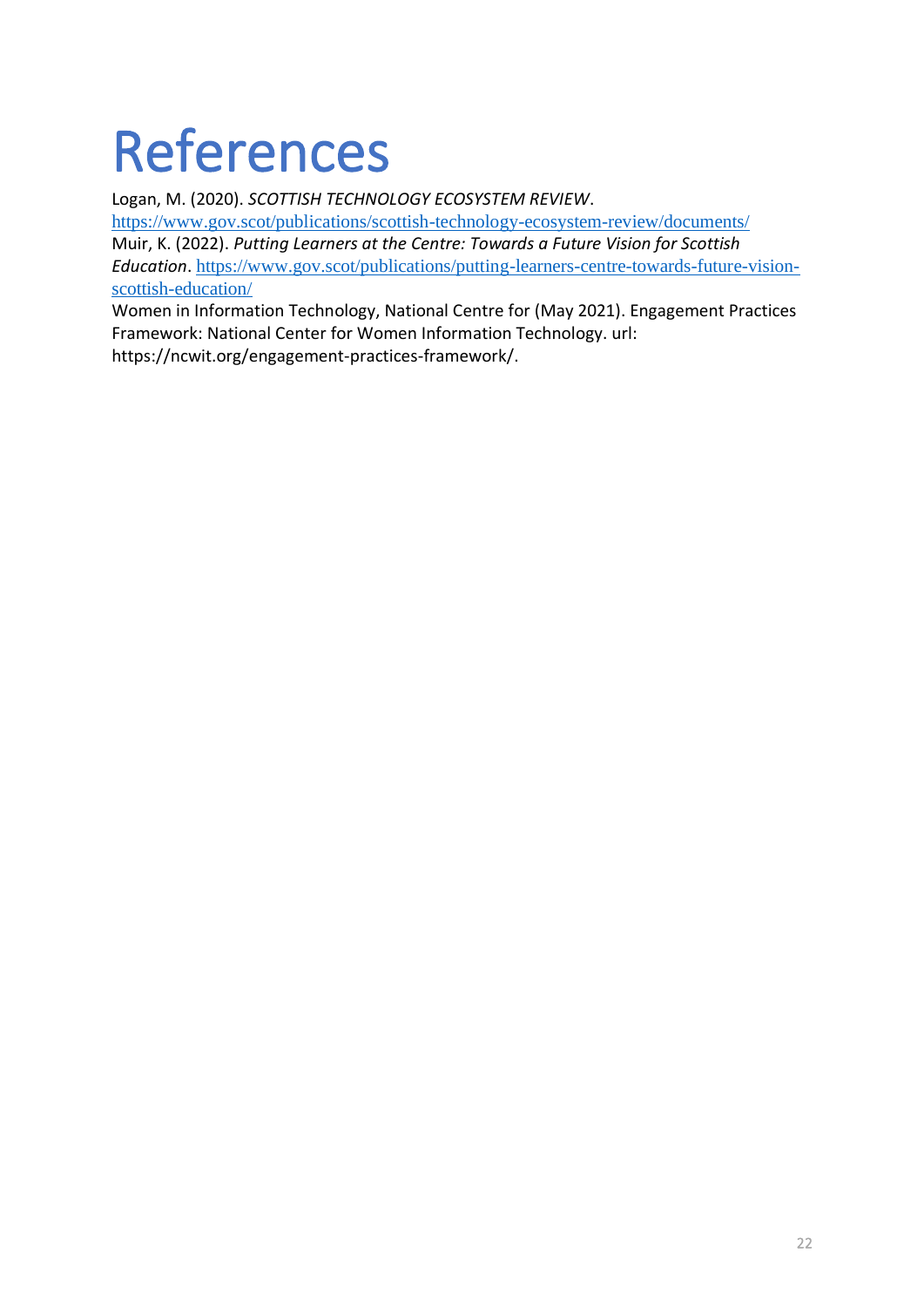# Appendix 1 – Survey **Questions**

1. How old are you?

- 2. Do you go to school in Scotland?
- 3. Which Local Authority area do you live in?
- 4. What gender are you?
- 5. Do you currently study Computing Science in school?
- 6. How long ago did you stop studying Computing Science?
- 7. What could have encouraged you to study Computing Science?

8. On a scale of 1-10, where 0=the worst possible and 10= the best you can imagine Please rate the following:

8.1. The quality of the teaching that you received

8.a. Explain why you chose that number

9. On a scale of 1-10, where 0=completely out of date and 10= 100% up to date, please rate the following:

9.1. How up-to-date and engaging your classes were

9.a. Explain why you chose that number

10. On a scale of 1-10, where 0=not interactive at all and 10= completely interactive, please rate the following:

- 10.1. How interactive your classes were
- 10.a. Explain why you chose that number
- 11. Which have the following have you experienced in Computing Science classes?
- 11.a. Which of the above do you prefer? Why?
- 12. Why do you not study computing science?

13. What could schools do differently to encourage more young people to study Computing Science?

14. Why do you think fewer young women study Computing Science?

- 14.a. What could schools do to encourage more young women to study Computing Science?
- 15. What do you think a typical computing science student would like or would be into?
- 16. Do you think that is a positive stereotype or a negative one?
- 17. Why did you choose to study Computing Science?
- 18. What do you like about Computing Science?
- 19. On a scale of 1-10, where 1=not at all and 10=it is the thing I most enjoy:
- 19.1. How much do you enjoy computing
- 19.a. Explain why you chose that number

20. On a scale of 1-10, where 0=the worst possible and 10= the best you can imagine Please rate the following:

20.1. The quality of the teaching that you receive

20.a. Explain why you chose that number

21. On a scale of 1-10, where 0=completely out of date and 10= 100% up to date and engaging, please rate the following: